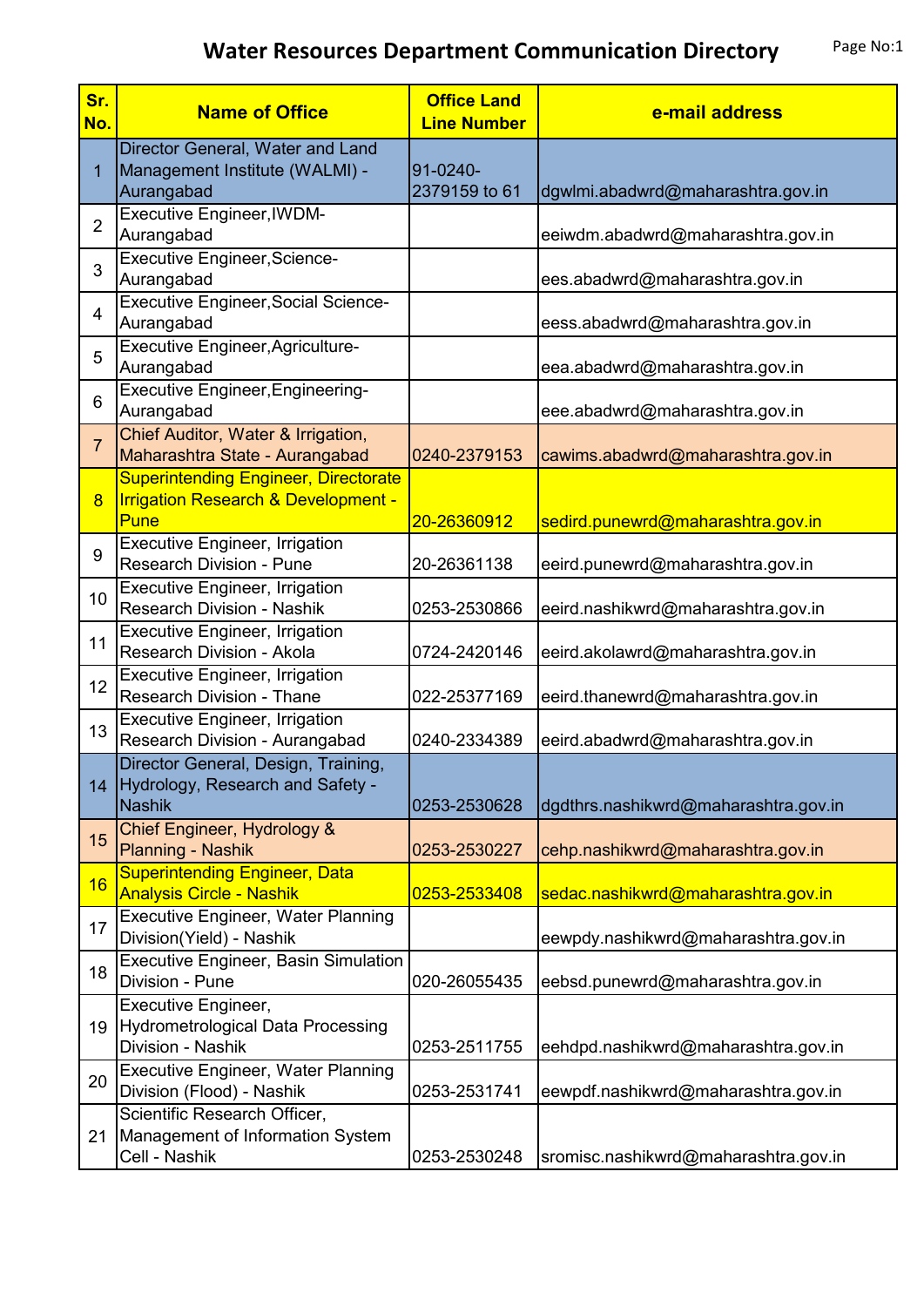| Sr.<br>No.      | <b>Name of Office</b>                                                                                                 | <b>Office Land</b><br><b>Line Number</b> | e-mail address                        |
|-----------------|-----------------------------------------------------------------------------------------------------------------------|------------------------------------------|---------------------------------------|
| 22              | <b>Executive Engineer, Instrumentation</b><br>research division-Nashik                                                | 0253-2530650                             | eeird.nashik1wrd@maharashtra.gov.in   |
| 23              | <b>Superintending Engineer, Dam</b><br><b>Safety Organization - Nashik</b>                                            | 0253-2530030                             | sedso.nashikwrd@maharashtra.gov.in    |
| 24              | Executive Engineer, Dam Safety Div.<br>1-Nashik                                                                       | 0253-2530617                             | eedsd1.nashikwrd@maharashtra.gov.in   |
| 25              | Executive Engineer, Dam Safety Div.<br>2-Nashik                                                                       | 0253-2530617                             | eedsd2.nashikwrd@maharashtra.gov.in   |
| 26              | Executive Engineer, Dam Safety Div.<br>3-Nashik                                                                       | 0253-2530617                             | eedsd3.nashikwrd@maharashtra.gov.in   |
| 27 <sub>2</sub> | <b>Superintending Engineer, Data</b><br><b>Collection, Planning &amp; Hydrology</b><br><b>Project Circle - Nashik</b> | 0253-2532972                             | sedcphpc.nashikwrd@maharashtra.gov.in |
| 28              | Executive Engineer, Hydrology<br>Project Division - Amravati                                                          | 0721-2662826                             | eehpd.avtiwrd@maharashtra.gov.in      |
| 29              | Executive Engineer, Hydrology<br>Project Division - Nagpur                                                            | 0712-2980146                             | eehpd.nagpurwrd@maharashtra.gov.in    |
| 30              | Executive Engineer, Hydrology<br>Project Division - Aurangabad                                                        | 0240-2321428                             | eehpd.abadwrd@maharashtra.gov.in      |
| 31              | Executive Engineer, Hydrology<br>Project Division - Pune<br>Executive Engineer, Hydrology                             | 020-23126918                             | eehpd.punewrd@maharashtra.gov.in      |
| 32              | Project Division - Thane<br><b>Chief Engineer, Central Design</b>                                                     | 022-25426053                             | eehpd.thanewrd@maharashtra.gov.in     |
| 33              | Organization (CDO) - Nashik<br><b>Superintending Engineer, Dam</b>                                                    | 0253-2530621                             | cecdo.nashikwrd@maharashtra.gov.in    |
| 34              | Design Circle - Nashik<br>Executive Engineer, Dam design                                                              | 0253-2530708                             | seddc.nashikwrd@maharashtra.gov.in    |
| 35              | P.L.3-Nashik<br>Executive Engineer, Earthen Dam                                                                       | 0253-2222000                             | eeddpl3.nashikwrd@maharashtra.gov.in  |
| 36              | Dn.No.2 C.D.O.Nashik-Nashik<br>Executive Engineer, Earthen Dam                                                        | 0253-2222000                             | eeedd2.nashikwrd@maharashtra.gov.in   |
| 37              | Dn.No.4 C.D.O.Nashik-Nashik                                                                                           | 0253-2222000                             | eeedd4.nashikwrd@maharashtra.gov.in   |
| 38              | Executive Engineer, Masonary Dam<br>Dn.No.1C.D.O.Nashik-Nashik                                                        | 0253-2222000                             | eemdd1.nashikwrd@maharashtra.gov.in   |
| 39              | <b>Executive Engineer, Masonary Dam</b><br>Dn.No.2C.D.O.Nashik-Nashik                                                 | 0253-2222000                             | eemdd2.nashikwrd@maharashtra.gov.in   |
| 40              | <b>Executive Engineer, Masonary Dam</b><br>Dn.No.4 C.D.O.Nashik-Nashik                                                | 0253-2222000                             | eemdd4.nashikwrd@maharashtra.gov.in   |
| 41              | <b>Executive Engineer, Masonary Dam</b><br>Dn.No.5C.D.O.Nashik-Nashik                                                 | 0253-2222000                             | eemdd5.nashikwrd@maharashtra.gov.in   |
| 42              | <b>Executive Engineer, Geological</b><br>Division, C.D.O. - Nashik                                                    | 0253-2222000                             | eegd.nashikwrd@maharashtra.gov.in     |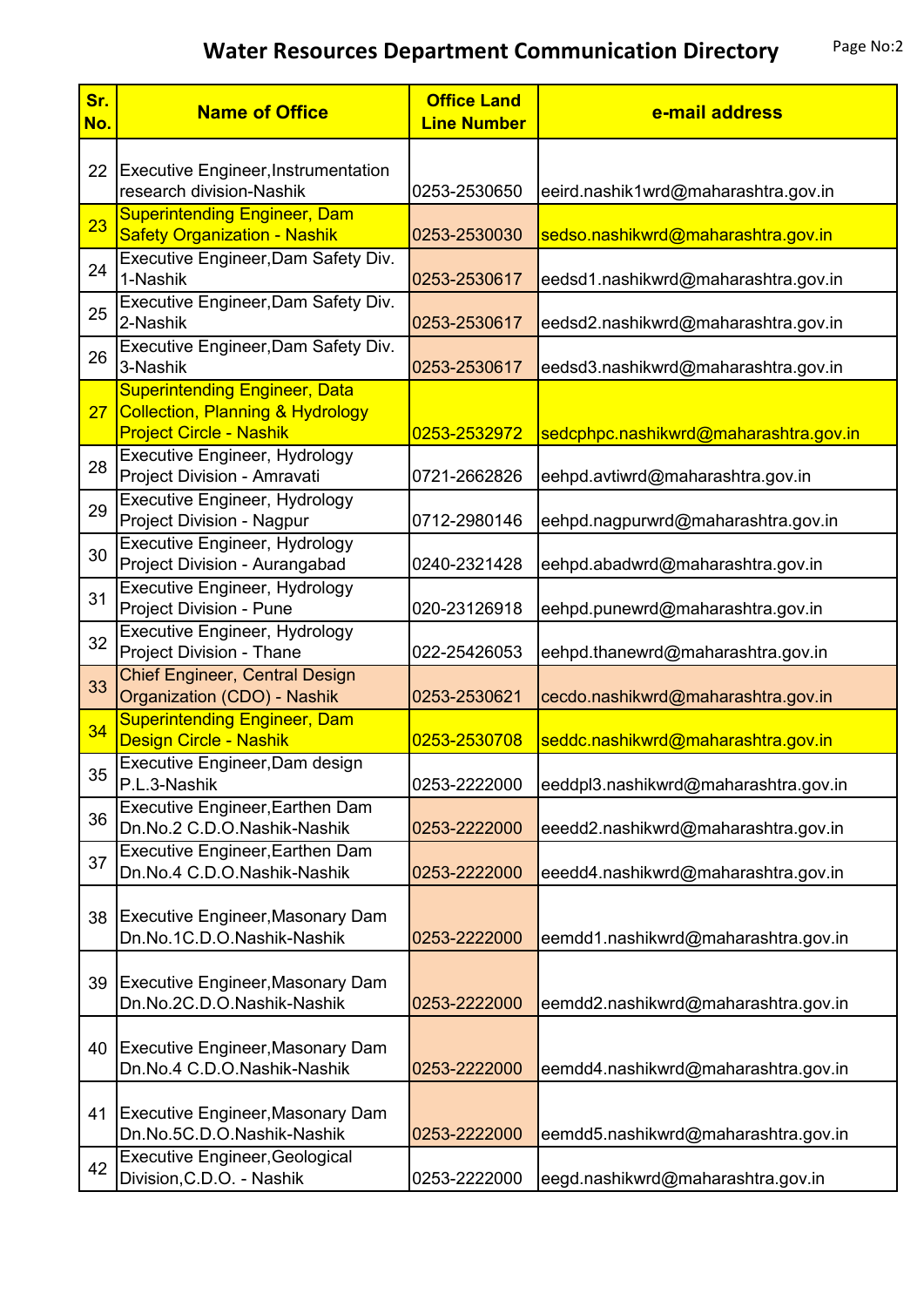| Sr.<br>No. | <b>Name of Office</b>                                                                                                    | <b>Office Land</b><br><b>Line Number</b> | e-mail address                       |
|------------|--------------------------------------------------------------------------------------------------------------------------|------------------------------------------|--------------------------------------|
| 43         | <b>Superintending Engineer, Gates</b><br>Design Circle - Nashik                                                          | 253-2530697                              | segdc.nashikwrd@maharashtra.gov.in   |
| 44         | <b>Executive Engineer, Chief Gate</b><br>Erection Unit No. 5 - Nashik                                                    |                                          | eecgeu5.nashikwrd@maharashtra.gov.in |
| 45         | <b>Executive Engineer, Sluice Gate</b><br>Manufacturing Division - Pune                                                  |                                          | eesgmd.punewrd@maharashtra.gov.in    |
| 46         | <b>Superintending Engineer, Lift</b><br><b>Irrigation Scheme - Nashik</b>                                                | 0253-2530846                             | selis.nashikwrd@maharashtra.gov.in   |
| 47         | Executive Engineer, C.D.O.LIS<br>Dn.No.1 -Nashik                                                                         | 0253-2530846                             | eelisd1.nashikwrd@maharashtra.gov.in |
| 48         | Executive Engineer, C.D.O.LIS<br>Dn.No.2 -Nashik                                                                         | 0253-2530846                             | eelisd2.nashikwrd@maharashtra.gov.in |
| 49         | Executive Engineer, C.D.O.LIS<br>Dn.No.3 -Nashik                                                                         | 0253-2530846                             | eelisd3.nashikwrd@maharashtra.gov.in |
| 50         | Executive Engineer, C.D.O.LIS<br>Dn.No.4 -Nashik                                                                         | 0253-2530846                             | eelisd4.nashikwrd@maharashtra.gov.in |
| 51         | <b>Superintending Engineer, Canal</b><br>Design Circle - Nashik                                                          | 0253-2222000                             | secdc.nashikwrd@maharashtra.gov.in   |
| 52         | <b>Executive Engineer, Canal Design</b><br>Division No. 3 - Nashik                                                       | 0253-2222000                             | eecdd3.nashikwrd@maharashtra.gov.in  |
| 53         | <b>Executive Engineer, Canal Design</b><br>Division No. 4 - Nashik                                                       | 0253-2222000                             | eecdd4.nashikwrd@maharashtra.gov.in  |
| 54         | Executive Engineer, Canal Design<br>Division No. 2 - Nashik                                                              | 0253-2222000                             | eecdd2.nashikwrd@maharashtra.gov.in  |
| 55         | Executive Engineer, Canal Design<br>Division No. 1 - Nashik                                                              | 0253-2222000                             | eecdd1.nashikwrd@maharashtra.gov.in  |
| 56         | <b>Superintending Engineer,</b><br><b>Maharashtra Engineering Research</b><br><b>institute - Nashik</b>                  | 0253-2531153                             | semeri.nashikwrd@maharashtra.gov.in  |
| 57         | Research Officer, Resource<br><b>Engineering Center - Nashik</b>                                                         | 0253-2534676                             | eerec.nashikwrd@maharashtra.gov.in   |
| 58         | Research Officer, Highway Research<br>- Nashik                                                                           | 0253-2530956                             | eehr.nashikwrd@maharashtra.gov.in    |
| 59         | <b>Executive Engineer, Civil Works</b><br>Maintenance Division - Nashik                                                  | 0253-2530670                             | eecwmd.nashikwrd@maharashtra.gov.in  |
| 60         | Scientific Research Officer, Referal<br>Lab (Soil Mechanics) - Nashik                                                    | 0253-2530295                             | srorlsm.nashikwrd@maharashtra.gov.in |
| 61         | Scientific Research Officer, Referal<br>Lab (Material Testing) - Nashik                                                  | 0253-2530650                             | eerlmt.nashikwrd@maharashtra.gov.in  |
| 62         | <b>Superintending Engineer, State Level</b><br><b>Technical Advisory Committee -</b><br><b>Nashik</b>                    | 0253-2530849                             | sesitac.nashikwrd@maharashtra.gov.in |
| 63         | <b>Superintending Engineer and Joint</b><br><b>Director, Maharashtra Engineering</b><br><b>Training Academy - Nashik</b> | 253-253281                               | semeta.nashikwrd@maharashtra.gov.in  |
| 64         | Executive Engineer, Regional<br><b>Training Center - Nagpur</b>                                                          | 0712-2980154                             | eertc.nagpurwrd@maharashtra.gov.in   |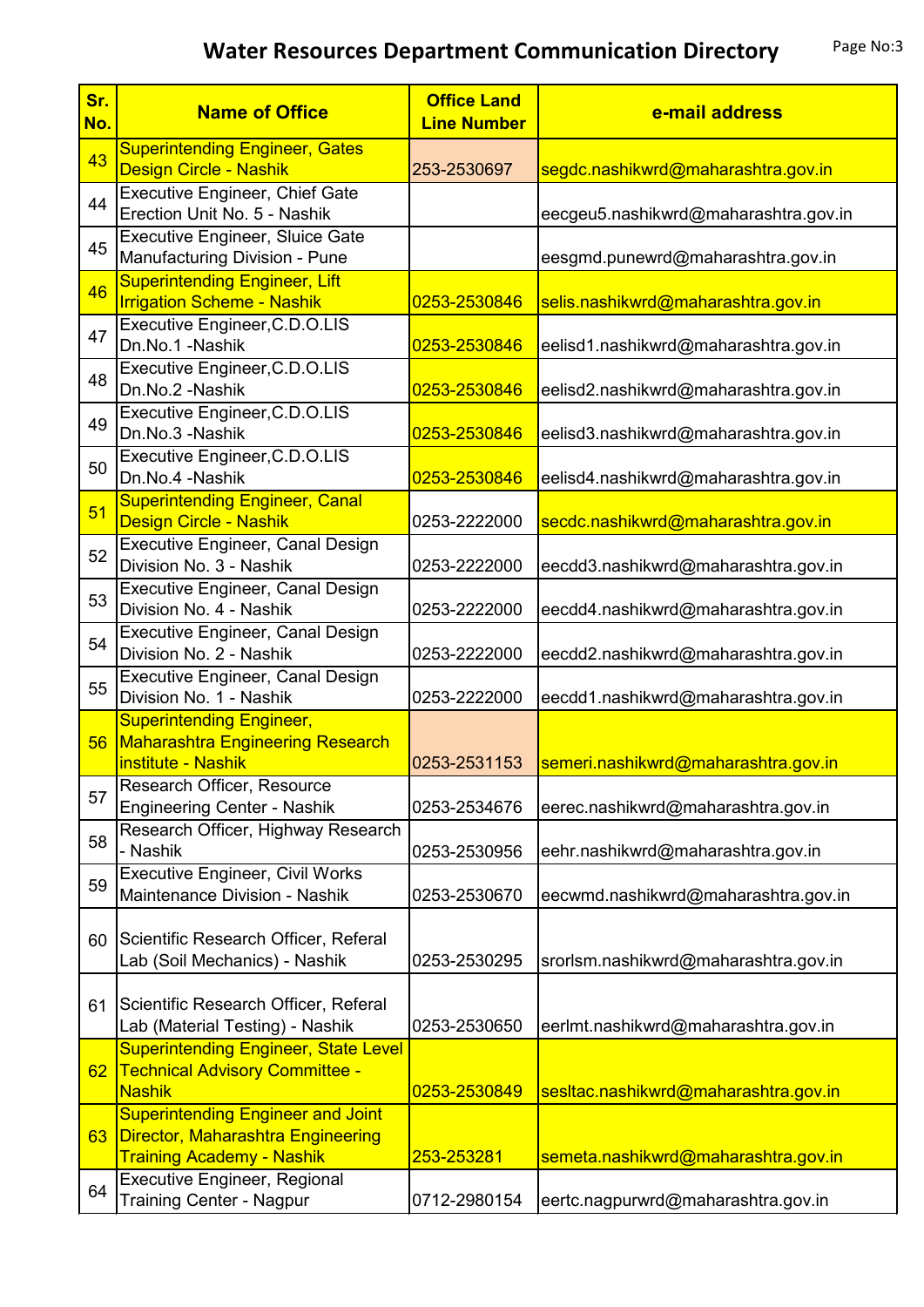| Sr.<br>No. | <b>Name of Office</b>                                                                           | <b>Office Land</b><br><b>Line Number</b> | e-mail address                       |
|------------|-------------------------------------------------------------------------------------------------|------------------------------------------|--------------------------------------|
| 65         | Executive Engineer, Regional<br><b>Training Center - Pune</b>                                   | 020-27285750                             | eertc.punewrd@maharashtra.gov.in     |
| 66         | <b>Executive Engineer, Regional</b><br>Training Center - Aurangabad                             | 0240-2379000                             | eertc.abadwrd@maharashtra.gov.in     |
| 67         | Executive Director, Godavari<br>Marathwada Irrigation Development<br>Corporation - Aurangabad   | 0240-2342096                             | edgmidc.abadwrd@maharashtra.gov.in   |
| 68         | <b>Chief Engineer, Water Resources</b><br>Department - Aurangabad                               | 0240-2334026                             | cewrd.abadwrd@maharashtra.gov.in     |
| 69         | Superintending Engineer, Beed<br><b>Irrigation Project Circle - Parli (M CI)</b>                | 02446-222273                             | sebipc.parliwrd@maharashtra.gov.in   |
| 70         | <b>Executive Engineer, Beed Irrigation</b><br>Division - Bid (M CI)                             | 02442-22235                              | eebid.bidwrd@maharashtra.gov.in      |
| 71         | Executive Engineer, Lower Terna<br>Canal Division No. 2 - Latur (M CI)                          | 02382-200458                             | eeltcd2.laturwrd@maharashtra.gov.in  |
| 72         | <b>Executive Engineer, Minor Irrigation</b><br>Division - Latur (M Cl)                          | 02382-200927                             | eemid.laturwrd@maharashtra.gov.in    |
| 73         | <b>Superintending Engineer,</b><br>Aurangabad Irrigation Circle -<br>Aurangabad                 | 0240-2331280                             | seaic.abadwrd@maharashtra.gov.in     |
| 74         | Executive Engineer, Minor Irrigation<br>Division No. 1 - Aurangabad                             | 0240-2334179                             | eemid1.abadwrd@maharashtra.gov.in    |
| 75         | <b>Executive Engineer, Minor Irrigation</b><br>Division - Jalna (M Cl)                          | 02482-220665                             | eemid.jalnawrd@maharashtra.gov.in    |
|            | Executive Engineer, Nandur<br>76   Madhameshwar Canal Division No. 2<br>(Vaijapur) - Aurangabad | 0240-2070270                             | eenmcd2v.abadwrd@maharashtra.gov.in  |
| 77         | <b>Executive Engineer, Nandur-</b><br>Madhameshwar Canal Division-<br>Vaijapur                  | 02436-222123                             | eenmcd.vjprwrd@maharashtra.gov.in    |
| 78         | <b>Superintending Engineer, Nanded</b><br><b>Irrigation Circle - Nanded Waghala</b>             | 02462-262460                             | senic.nandedwrd@maharashtra.gov.in   |
| 79         | Executive Engineer, Upper Penganga<br>Project Division No. 1 - Nanded<br>Waghala                | 02462-260820                             | eeuppd1.nandedwrd@maharashtra.gov.in |
| 80         | Executive Engineer, Purna Irrigation<br>Division - Basmath (M CI)                               | 02454-220025                             | eepid.basmathwrd@maharashtra.gov.in  |
| 81         | <b>Executive Engineer, Nanded</b><br>Irrigation Division (South) - Nanded<br>Waghala            | 02462-260871                             | eenids.nandedwrd@maharashtra.gov.in  |
| 82         | <b>Executive Engineer, Nanded</b><br>Irrigation Division (North) - Nanded<br>Waghala            | 02462-260355                             | eenidn.nandedwrd@maharashtra.gov.in  |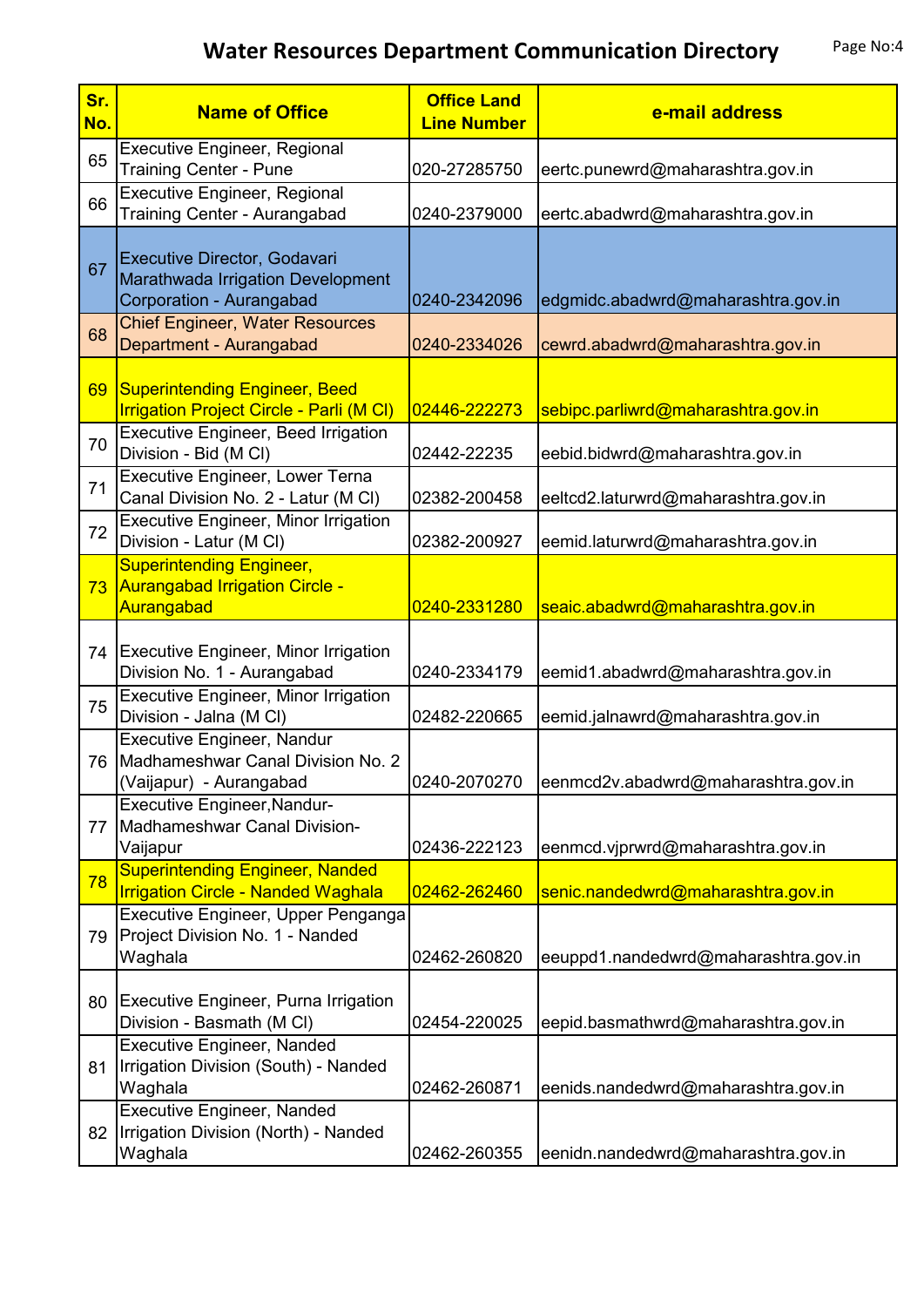| Sr.<br>No. | <b>Name of Office</b>                                                                                                                                | <b>Office Land</b><br><b>Line Number</b> | e-mail address                        |
|------------|------------------------------------------------------------------------------------------------------------------------------------------------------|------------------------------------------|---------------------------------------|
| 83         | Executive Engineer, Vishnupuri<br>Project Divison No. 2 - Nanded<br>Waghala                                                                          | 02462-260960                             | eevpd2.nandedwrd@maharashtra.gov.in   |
| 84         | Executive Engineer, Lendi Project<br>Divison - Deglur (M Cl)                                                                                         | 02463-257379                             | eelpd.deglurwrd@maharashtra.gov.in    |
| 85         | <b>Executive Engineer, Minor Irrigation</b><br>Division - Nanded Waghala                                                                             | 02462-260207                             | eemid.nandedwrd@maharashtra.gov.in    |
| 86         | Executive Engineer, Minor Irrigation<br>Division - Parbhani (M CI)                                                                                   | 02452-220210                             | eemid.prbhniwrd@maharashtra.gov.in    |
| 87         | Executive Engineer, Upper Penganga<br>Project (LD) Divison - Nanded<br>Waghala                                                                       | 02462-260917                             | eeuppldd.nandedwrd@maharashtra.gov.in |
| 88         | <b>Superintending Engineer,</b><br><b>Osmanabad Irrigation Circle (GMIDC)</b><br>- Osmanabad                                                         | 02472-227214                             | seoic.osmnbdwrd@maharashtra.gov.in    |
| 89         | Executive Engineer, Krishna<br>Marathwada Construction Division<br>No.1 - Osmanabad                                                                  | 02472-228745                             | eekmcd1.osmnbdwrd@maharashtra.gov.in  |
| 90         | Executive Engineer, Osmanabad<br>Minor Irrigation Division -<br>Osmanabad                                                                            | 02472-227757                             | eeomid.osmnbdwrd@maharashtra.gov.in   |
| 91         | Executive Engineer, Lift Irrigation<br>Division - Osmanabad                                                                                          | 02472-222256                             | eelid.osmnbadwrd@maharashtra.gov.in   |
| 92         | <b>Executive Engineer, Minor Irrigation</b><br>Cell - Aurangabad                                                                                     |                                          | eemic.abadwrd@maharashtra.gov.in      |
| 93         | <b>Chief Engineer and Chief</b><br><b>Administrator, Water Resources</b><br>Department, Command Area<br>Development Authority (CADA) -<br>Aurangabad | 0240-2334026                             | cewrdcada.abadwrd@maharashtra.gov.in  |
| 94         | Superintending Engineer, Jayakwadi<br><b>Projects Circle - Aurangabad</b>                                                                            | 0240-2334078                             | sejpc.abadwrd@maharashtra.gov.in      |
| 95         | Executive Engineer, Majalgaon Canal<br>Division No. 10 - Parbhani (M CI)                                                                             | 02452-225068                             | eemcd10.prbhniwrd@maharashtra.gov.in  |
| 96         | Executive Engineer, Majalgaon Canal<br>Division No. 7 - Gangakhed (M CI)                                                                             | 02453-222047                             | eemcd7.gngkhedwrd@maharashtra.gov.in  |
| 97         | Executive Engineer, Majalgaon<br>Project Division - Kesapuri                                                                                         |                                          | eempd.kespriwrd@maharashtra.gov.in    |
| 98         | <b>Superintending Engineer, Upper</b><br>Penganga Project Circle - Nanded<br><b>Waghala</b>                                                          | 02462-260977                             | seuppc.nandedwrd@maharashtra.gov.in   |
| 99         | Executive Engineer, Upper Penganga<br>Project Division No. 5 - Hadgaon (M<br>CI)                                                                     | 02468-222308                             | eeuppd5.hadgnwrd@maharashtra.gov.in   |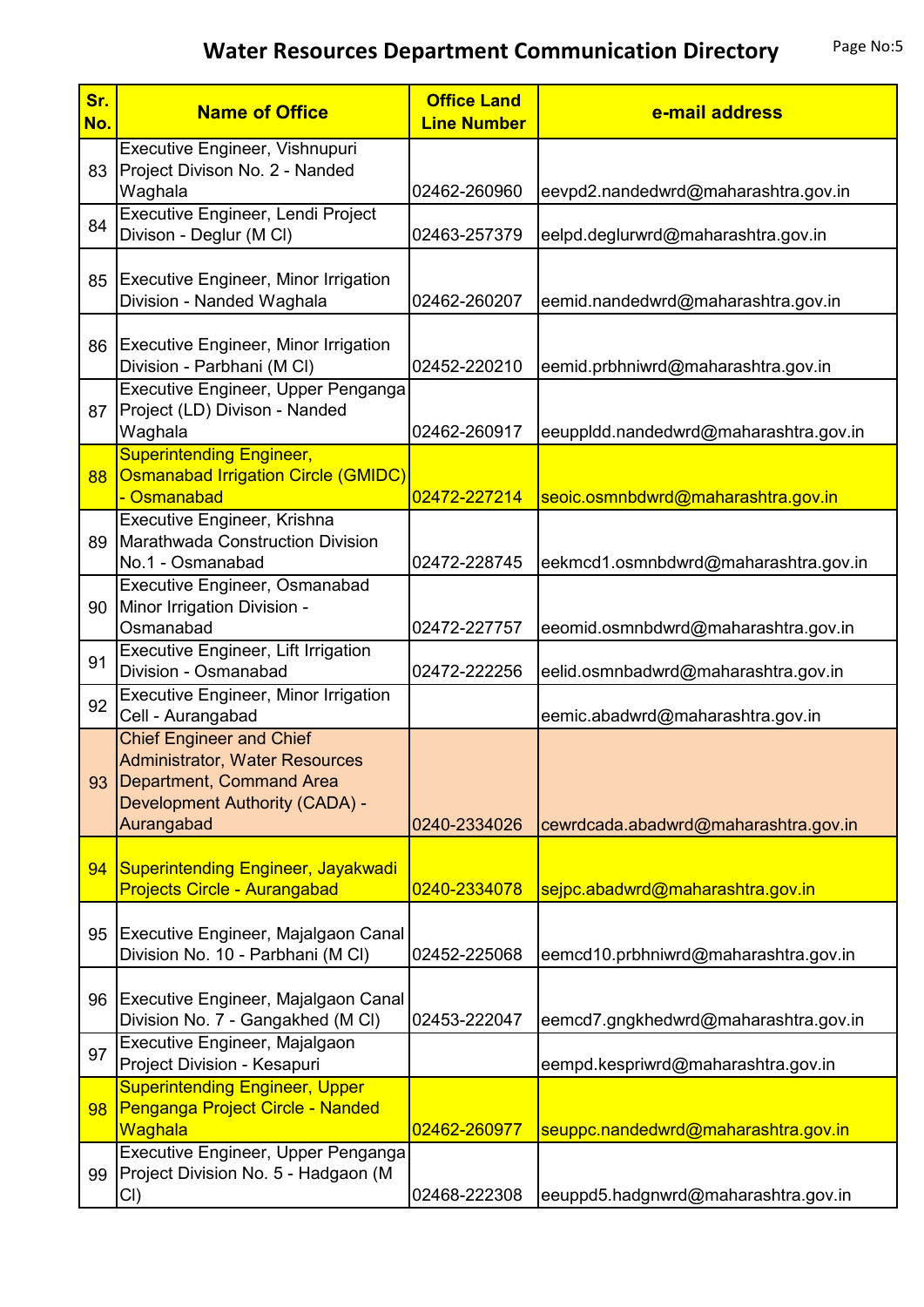| Sr.<br>No. | <b>Name of Office</b>                                                                                            | <b>Office Land</b><br><b>Line Number</b> | e-mail address                         |
|------------|------------------------------------------------------------------------------------------------------------------|------------------------------------------|----------------------------------------|
|            | Executive Engineer, Upper Penganga<br>100 Project Division No. 4 - Akhada<br>Balapur                             |                                          | eeuppd4.akhdblprwrd@maharashtra.gov.in |
|            | Executive Engineer, Upper Penganga<br>101 Project Division No. 6 - Nanded<br>Waghala                             | 02462-261447                             | eeuppd6.nandedwrd@maharashtra.gov.in   |
|            | Executive Engineer, Upper Penganga<br>102 Project Division No. 8 - Nanded<br>Waghala                             | 02462-260401                             | eeuppd8.nandedwrd@maharashtra.gov.in   |
| 103        | <b>Superintending Engineer &amp;</b><br><b>Administrator, Command Area</b><br>Development Authority - Bid (M CI) | 02442-222652                             | seacada.bidwrd@maharashtra.gov.in      |
|            | 104 Executive Engineer, Latur Irrigation<br>Division No. 2 - Latur (M CI)                                        | 03082-200457                             | eelid2.laturwrd@maharashtra.gov.in     |
|            | 105 Executive Engineer, Latur Irrigation<br>Division No. 1 - Latur (M CI)                                        | 03082-200239                             | eelid1.laturwrd@maharashtra.gov.in     |
|            | 106 Executive Engineer, Jayakwadi<br>Irrigation Division No. 3 - Bid (M CI)                                      | 02442-222881                             | eejid3.bidwrd@maharashtra.gov.in       |
|            | Executive Engineer, Osmanabad<br>107 Irrigation Division No. 1 - Osmanabad<br>(M <sub>C</sub> )                  | 02472-222261                             | eeoid1.osmnbdwrd@maharashtra.gov.in    |
|            | Executive Engineer, Osmanabad<br>108   Irrigation Division No. 2 - Umarga (M<br>Cl                               | 02475-252269                             | eeoid2.umergawrd@maharashtra.gov.in    |
| 109        | Executive Engineer, Majalgaon<br>Irrigation Division - Parli (M CI)                                              | 02446-223136                             | eemid.parliwrd@maharashtra.gov.in      |
| 110        | <b>Superintending Engineer &amp;</b><br><b>Administrator, Command Area</b><br>Development Authority - Aurangabad | 2402331098                               | seacada.abadwrd@maharashtra.gov.in     |
| 111        | Executive Engineer, Aurangabad<br>Irrigation Division - Aurangabad                                               | 0240-2334794                             | eeaid.abadwrd@maharashtra.gov.in       |
|            | Executive Engineer, Jayakwadi<br>112 Irrigation Division No. 2 - Parbhani (M<br>CI)                              | 02452-220715                             | eejid2.prbhniwrd@maharashtra.gov.in    |
|            | <b>Executive Engineer, Nandur</b><br>113 Madhmeshwar Irrigation Division -<br>Vaijapur (M CI)                    | 0240-2070270                             | eenmid.vaijprwrd@maharashtra.gov.in    |
| 114        | Executive Engineer, Jalna Irrigation<br>Division - Jalna (M Cl)                                                  | 02482-223082                             | eejid.jalnawrd@maharashtra.gov.in      |
| 115        | Executive Engineer, Jayakwadi<br>Irrigation Division - Paithan (M CI)                                            | 02431-232042                             | eejid.paithanwrd@maharashtra.gov.in    |
| 116        | Chief Engineer, North Maharashtra<br>Region - Nashik                                                             | 0253-2575667                             | cenmr.nashikwrd@maharashtra.gov.in     |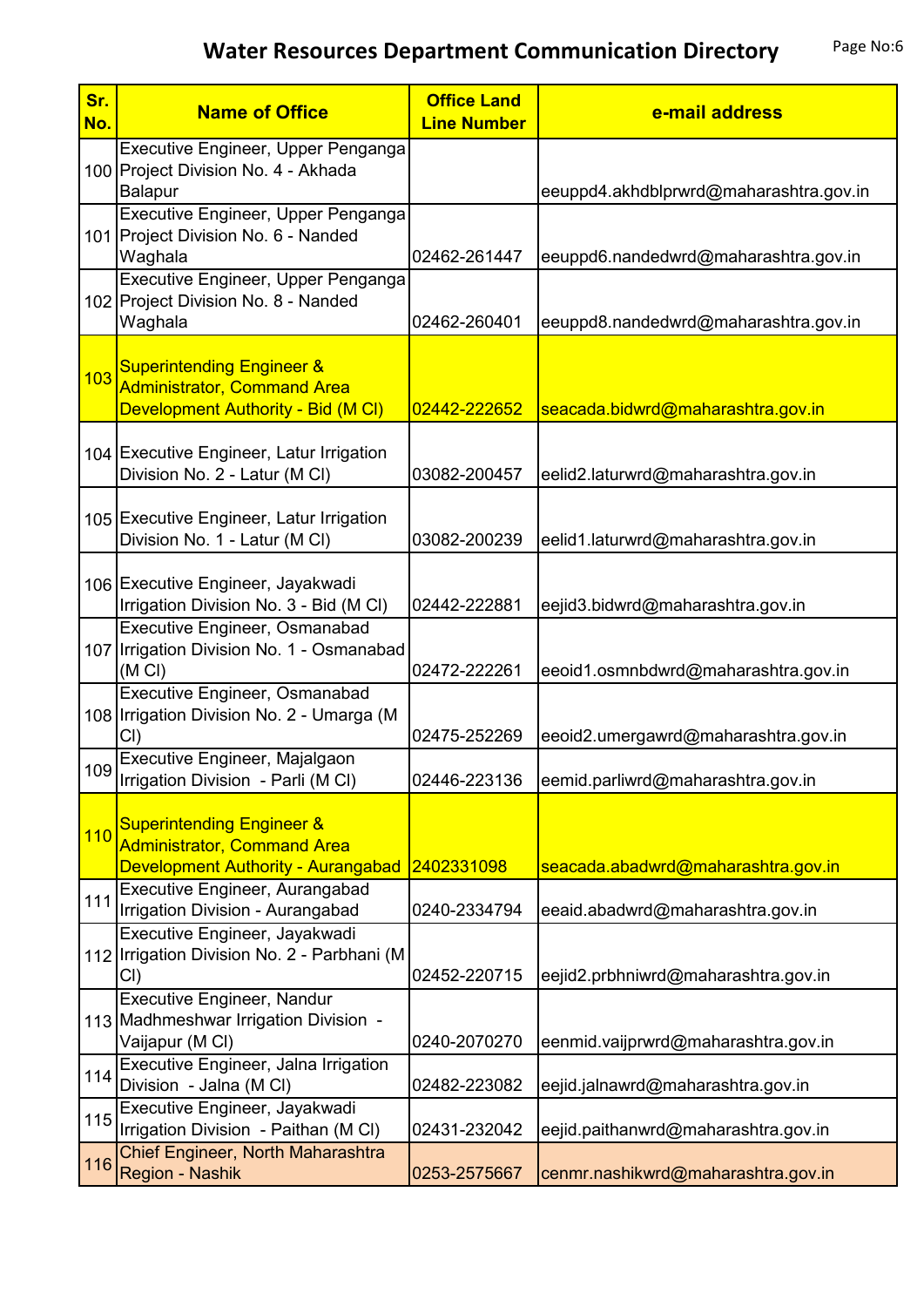| Sr.<br>No. | <b>Name of Office</b>                                                                     | <b>Office Land</b><br><b>Line Number</b> | e-mail address                                                                        |
|------------|-------------------------------------------------------------------------------------------|------------------------------------------|---------------------------------------------------------------------------------------|
| 117        | <b>Superintending Engineer &amp;</b><br><b>Administrator, Command Area</b>                |                                          | Development Authority - Ahmadnagar 0241-23250320 seacada.amdngrwrd@maharashtra.gov.in |
|            | Executive Engineer, Ahmednagar<br>118 Medium Project Division -<br>Ahmadnagar             | 0241-2325341                             | eeampd.amdngrwrd@maharashtra.gov.in                                                   |
|            | 119 Executive Engineer, Uppar Pravara<br>Dam Division - Ghulewadi (CT)                    | 02425-225732                             | eeupdd.ghlwdiwrd@maharashtra.gov.in                                                   |
|            | 120 Executive Engineer, Uppar Pravara<br>Canal Division - Ghulewadi (CT)                  | 02425-223248                             | eeupdd.ghlwdiwrd@maharashtra.gov.in                                                   |
|            | 121 Executive Engineer, Minor Irrigation<br>Division No. 2 - Ghulewadi (CT)               | 02425-225854                             | eemid2.ghlwdiwrd@maharashtra.gov.in                                                   |
|            | 122 Executive Engineer, Uppar Pravara<br>Canal Division -Sangamner (CT)                   | 02425-223248                             | eeupcd.sngmnrwrd@maharashtra.gov.in                                                   |
| 123        | <b>Executive Engineer, Minor Project</b><br>Division No.2-Sangamner                       |                                          | eempd2.sngmnrwrd@maharashtra.gov.in                                                   |
|            | <b>Executive Engineer, Nandur</b><br>124 Madhameshwar Project Division -<br><b>Nashik</b> | 0253-2572504                             | eenmpd.nashikwrd@maharashtra.gov.in                                                   |
| 125        | Executive Engineer, Kadva Canal<br>Division - Nashik                                      | 0253-2319826                             | eekcd.nashikwrd@maharashtra.gov.in                                                    |
|            | 126 Executive Engineer, Minor Irrigation<br>Division (GMIDC) - Nashik                     | 0253-2315485                             | eemid.nashikwrd@maharashtra.gov.in                                                    |
|            | <b>Superintending Engineer &amp;</b><br>127 Administrator, Command Area                   |                                          |                                                                                       |
|            | <b>Development Authority - Nashik</b>                                                     | 0253-2577258                             | seacada.nashikwrd@maharashtra.gov.in                                                  |
| 128        | <b>Executive Engineer, Nashik Irrigation</b><br>Division - Nashik                         | 0253-2573192                             | eenid.nashikwrd@maharashtra.gov.in                                                    |
| 129        | <b>Executive Engineer, Palkhed</b><br>Irrigation Division - Nashik                        | 0253-2573034                             | eepid.nashikwrd@maharashtra.gov.in                                                    |
| 130        | Executive Engineer, Malegaon<br>Irrigation Division - Malegaon                            | 02554-254869                             | eemid.malegonwrd@maharashtra.gov.in                                                   |
| 131        | Executive Engineer, Ahmednagar<br>Irrigation Division - Ahmadnagar                        | 0241-2324018                             | eeaid.amdngrwrd@maharashtra.gov.in                                                    |
| 132        | Executive Engineer, Mula Irrigation<br>Division - Ahmadnagar                              | 0241-2326086                             | eemid.amdngrwrd@maharashtra.gov.in                                                    |
|            | Executive Director, Maharashtra<br>133 Krishna Valley Development                         |                                          |                                                                                       |
|            | <b>Corporation - Pune</b><br><b>Chief Engineer, Water Resources</b>                       | 020-26135263                             | edmkvdc.punewrd@maharashtra.gov.in                                                    |
| 134        | Department - Pune                                                                         | 020-26120505                             | cewrd.punewrd@maharashtra.gov.in                                                      |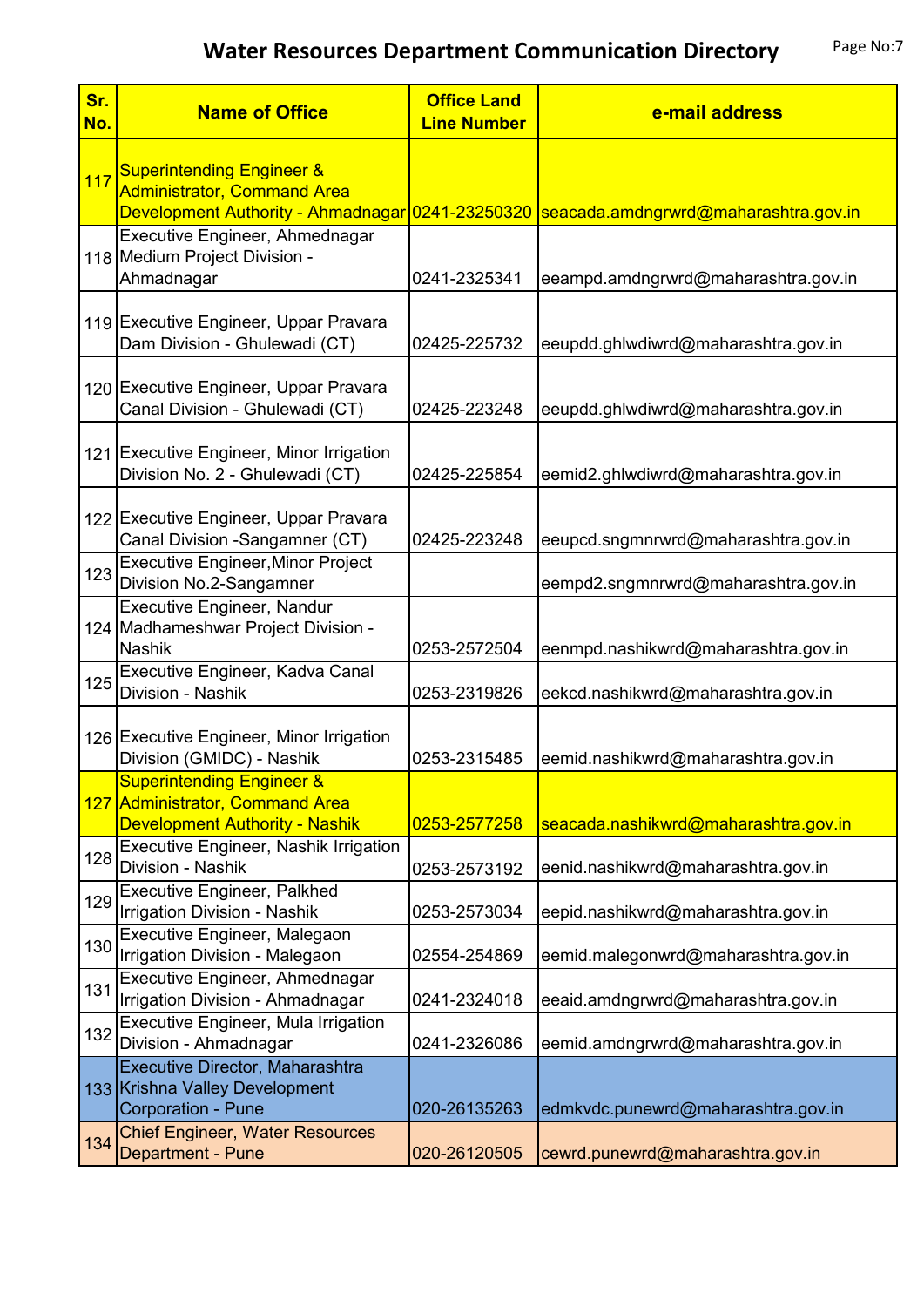| Sr.<br>No. | <b>Name of Office</b>                                                                                   | <b>Office Land</b><br><b>Line Number</b> | e-mail address                        |
|------------|---------------------------------------------------------------------------------------------------------|------------------------------------------|---------------------------------------|
|            | <b>Superintending Engineer, Water</b><br>135 Resources e-Governance Circle -<br><b>Mumbai</b>           | 022-22025257                             | sewregc.wrd@maharashtra.gov.in        |
| 136        | Executive Engineer, governance<br>computerisation divison, pune                                         | 020-25445765                             | contactus.punewrd@maharashtra.gov.in  |
|            | <b>Executive Engineer, Construction</b><br>137 Management Computerization<br>Division - Pune            | 020-25445765                             | eecmcd.punewrd@maharashtra.gov.in     |
|            | <b>Executive Engineer, Information</b><br>138 Management & Training Division -<br>Mumbai                | 020-25445765                             | eeimtd.mumbaiwrd@maharashtra.gov.in   |
|            | 139 Executive Engineer, Administration<br>Computerization Division - Pune                               | 020-25445765                             | eeacd.punewrd@maharashtra.gov.in      |
|            | <b>Executive Engineer, Irrigation</b><br>140 Management Computerization<br>Division - Pune              | 020-25445765                             | eeimcd.punewrd@maharashtra.gov.in     |
| 141        | <b>Superintending Engineer, Pune</b><br><b>Irrigation Project Circle - Pune</b>                         | 020-26122067                             | sepipc.punewrd@maharashtra.gov.in     |
| 142        | Executive Engineer, Chaskaman<br>Project Division - Pune                                                | 020-26123902                             | eecpd.punewrd@maharashtra.gov.in      |
| 143        | Executive Engineer, Bhama Askhed<br>Dam Division - Pune                                                 | 020-24265250                             | eebadd.punewrd@maharashtra.gov.in     |
|            | Executive Engineer, Janai Shirsai Lift<br>144 Irrigation Division (Mechanical) -<br>Ahmadnagar          | 0241-2325580                             | eejslidm.amdngrwrd@maharashtra.gov.in |
| 145        | Executive Engineer, Nira Deoghar<br>Project Division - Sangvi Bk.                                       | 02113-202020                             | eendpd.sangviwrd@maharashtra.gov.in   |
|            | <b>Executive Engineer, Irrigation Project</b><br>146 Investigation Division (Bhima Sub<br>Basin) - Pune | 020-26120958                             | eeipidbsb.punewrd@maharashtra.gov.in  |
|            | 147 Superintending Engineer, Kolhapur<br><b>Irrigation Circle - Kolhapur</b>                            | 0231-2653182                             | sekic.kolaprwrd@maharashtra.gov.in    |
|            | 148 Executive Engineer, Dhudh Ganga<br>Canal Division No.1 - Kolhapur                                   | 0231-2654601                             | eedgcd1.kolaprwrd@maharashtra.gov.in  |
|            | 149 Executive Engineer, Kolhapur<br>Irrigation Division (South) - Kolhapur                              | 0231-2650263                             | eekids.kolaprwrd@maharashtra.gov.in   |
|            | 150 Executive Engineer, Warna Canal<br>Division No. 1 - Uran Islampur (M CI)                            | 02342-224539                             | eewcd1.islmprwrd@maharashtra.gov.in   |
| 151        | Executive Engineer, Medium Project<br>Division No. 2 - Kolhapur                                         | 0231-2650502                             | eempd2.kolaprwrd@maharashtra.gov.in   |
|            | 152 Executive Engineer, Kolhapur<br>Irrigation Division (North) - Kolhapur                              | 0231-2654736                             | eekidn.kolaprwrd@maharashtra.gov.in   |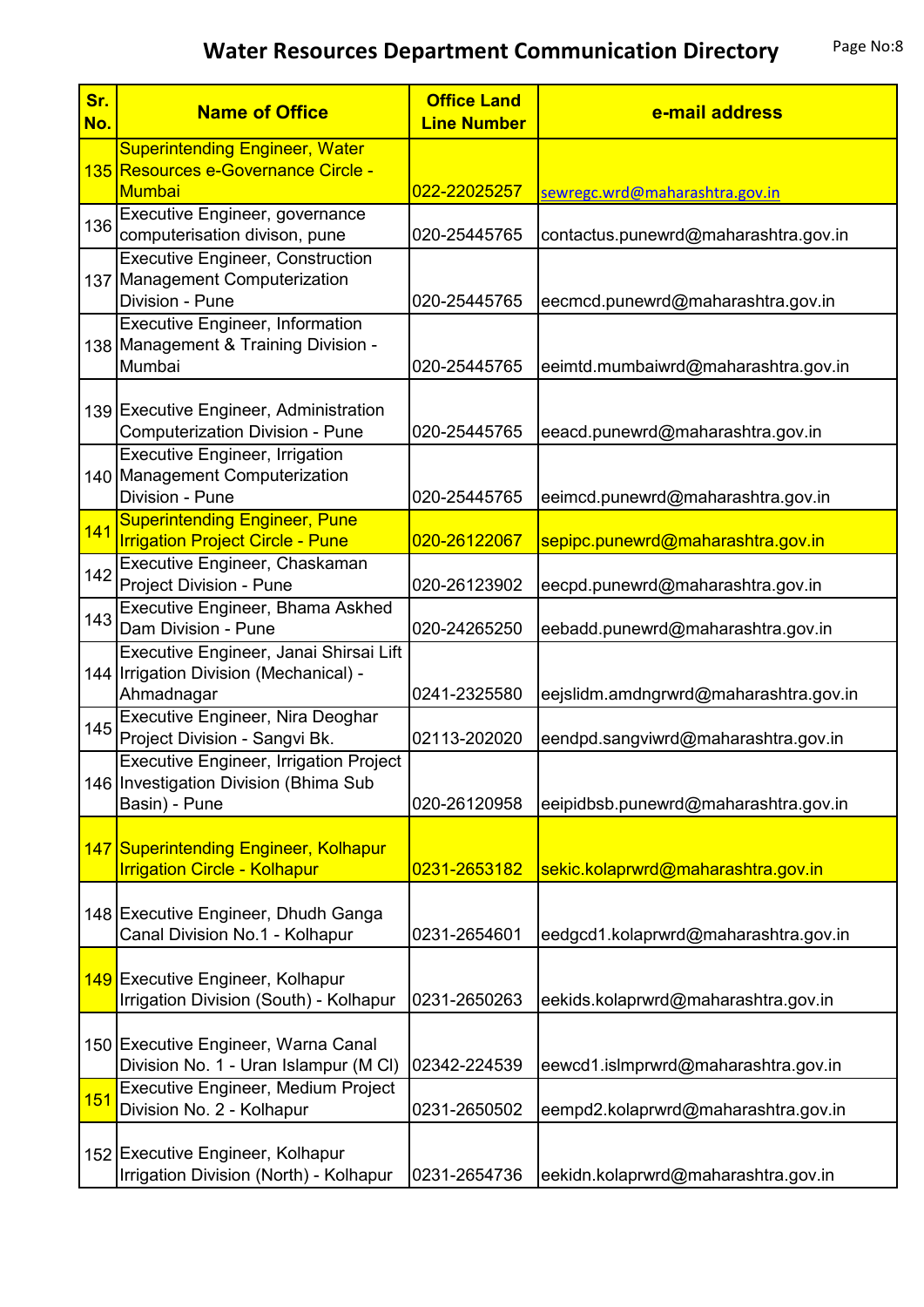| Sr.<br>No. | <b>Name of Office</b>                                                                                                | <b>Office Land</b><br><b>Line Number</b> | e-mail address                        |
|------------|----------------------------------------------------------------------------------------------------------------------|------------------------------------------|---------------------------------------|
|            | 153 Superintending Engineer, Sangali<br>Irrigation Circle - Sangli Miraj Kupwad 0233-2302709                         |                                          | sesic.sangliwrd@maharashtra.gov.in    |
|            | 154 Executive Engineer, Sangali Irrigation<br>Division - Sangli Miraj Kupwad                                         | 0233-2302925                             | eesid.sangliwrd@maharashtra.gov.in    |
|            | Executive Engineer, Tembhu Lift<br>155 Irrigation Project Division No. 1 -<br>Sangli Miraj Kupwad                    | 0233-2302496                             | eetlipd1.sanglwrd@maharashtra.gov.in  |
|            | 156 Executive Engineer, Minor Irrigation<br>Divison - Sangli Miraj Kupwad                                            | 0233-2302654                             | eemid.sangliwrd@maharashtra.gov.in    |
| 157        | Executive Engineer, Tembhu Lift<br><b>Irrigation Project Management</b><br>Division - Ogalewadi (Hajarmachi)<br>(CT) | 02164-271327                             | eetlipmd.olgwdwrd@maharashtra.gov.in  |
| 158        | <b>Superintending Engineer, Pune</b><br><b>Irrigation Circle - Pune</b>                                              | 020-26126941                             | sepic.punewrd@maharashtra.gov.in      |
|            | 159 Executive Engineer, Minor Irrigation<br>Division No. 1 - Pandharpur (M CI)                                       | 02186-225125                             | eemid1.pndhrprwrd@maharashtra.gov.in  |
|            | 160 Executive Engineer, Neera Right<br>Bank Canal Division - Phaltan (M CI)                                          | 02166-222228                             | eenrbcd.phaltanwrd@maharashtra.gov.in |
| 161        | <b>Executive Engineer, Pune Irrigation</b><br>Division - Pune                                                        | 020-26123005                             | eepid.punewrd@maharashtra.gov.in      |
| 162        | <b>Executive Engineer, Lift Irrigation</b><br>Management Division - Pune                                             | 020-24263796                             | eelimd.punewrd@maharashtra.gov.in     |
|            | 163 Executive Engineer, Khadakwasala<br><b>Irrigation Division - Pune</b>                                            | 020-26127062                             | eekid.punewrd@maharashtra.gov.in      |
| 164        | <b>Executive Engineer, Internal Audit</b><br>Wing - Pune                                                             |                                          | eeiaw.punewrd@maharashtra.gov.in      |
|            | <b>Chief Engineer, Special Projects</b><br>165 (SP), Water Resources Department -<br>Pune                            | 020-26120130                             | cespwrd.punewrd@maharashtra.gov.in    |
| 166        | <b>Superintending Engineer, Kukadi</b><br><b>Project Circle - Pune</b>                                               | 020-26127368                             | sekpc.punewrd@maharashtra.gov.in      |
|            | Executive Engineer, Kukadi<br>167 Distribution Construction Division -<br>Kolvadi                                    | 02489-222352                             | eekdcd.kolvadiwrd@maharashtra.gov.in  |
|            | 168 Executive Engineer, Project Design<br>Canal Division No. 2 - Pune                                                | 020-26434455                             | eepdcd2.punewrd@maharashtra.gov.in    |
|            | <b>Executive Engineer, Accelerated</b><br>169 Benefit Programme Special Cell -<br>Pune                               | 020-25443775                             | eeabpsc.punewrd@maharashtra.gov.in    |
| 170        | Executive Engineer, Dimbhe Dam<br>Division - Manchar (CT)                                                            | 02133-223156                             | eeddd.mancharwrd@maharashtra.gov.in   |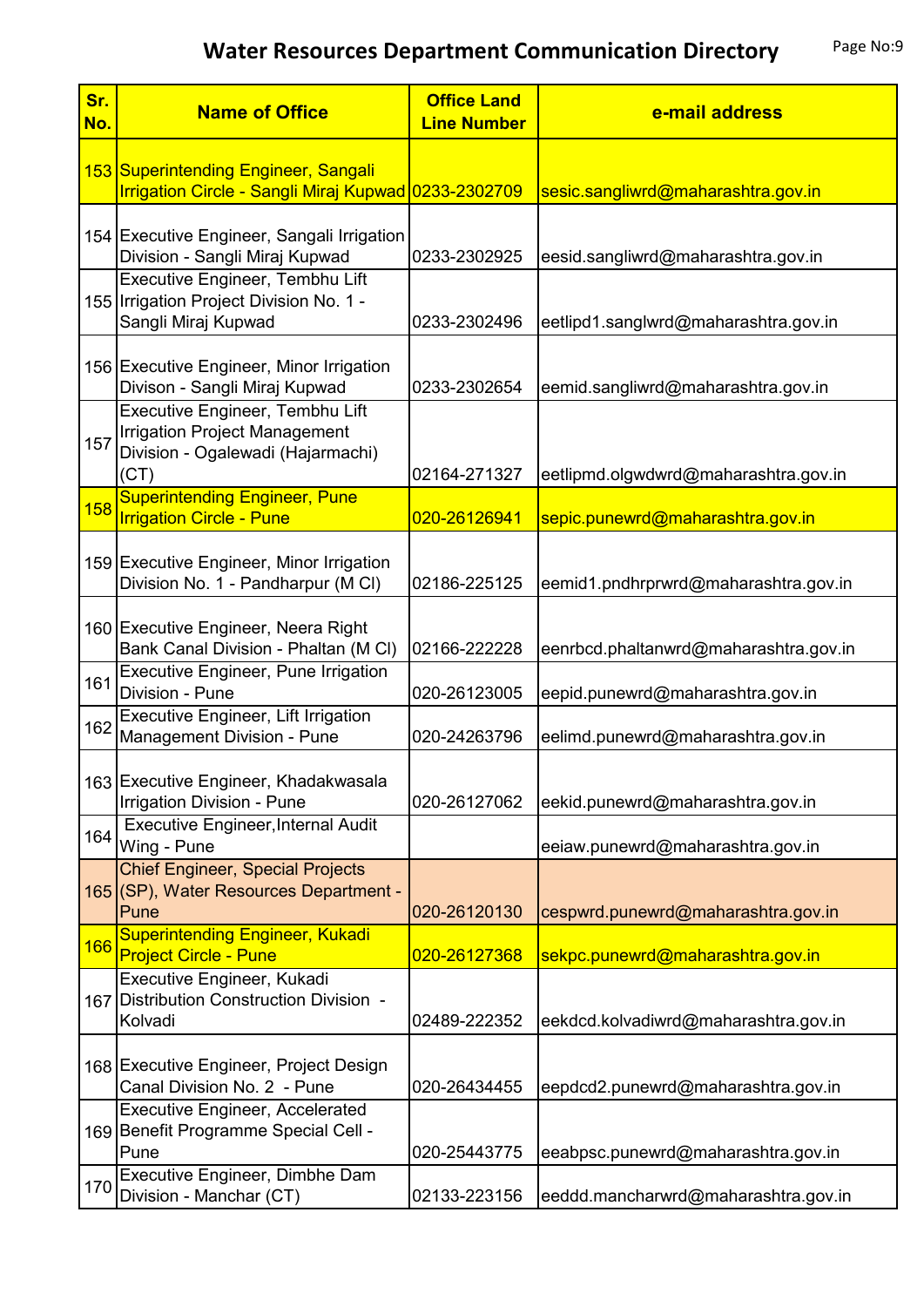| Sr.<br>No. | <b>Name of Office</b>                                                                      | <b>Office Land</b><br><b>Line Number</b> | e-mail address                        |
|------------|--------------------------------------------------------------------------------------------|------------------------------------------|---------------------------------------|
| 171        | Executive Engineer, Pimpalgaon<br>Joge Dam Division - Narayangaon                          | closed                                   | eepjdd.nryngnwrd@maharashtra.gov.in   |
| 172        | Executive Engineer, Sina Madha<br>Project Division - Bhimanagar                            | closed                                   | eesmpd.bhmngrwrd@maharashtra.gov.in   |
|            | <b>Superintending Engineer, Satara</b><br>173 Irrigation Project Circle - Satara (M<br>Cl  | 02162-244654                             | sesipc.satarawrd@maharashtra.gov.in   |
|            | 174 Executive Engineer, Dhom Balkawadi<br>Project Division - Wai (M CI)                    | 02167-220079                             | eedbpd.waiwrd@maharashtra.gov.in      |
| 175        | Executive Engineer, Urmodi Dam<br>Division - Satara (M CI)                                 | 02162-246043                             | eeudd.satarawrd@maharashtra.gov.in    |
| 176        | <b>Executive Engineer, Dhom Canal</b><br>Division No. 2 - Satara (M CI)                    | 02162-246046                             | eedcd2.satarawrd@maharashtra.gov.in   |
|            | 177 Executive Engineer, Jihe Kathapur<br>Lift Irrigation Division - Satara (M CI)          | 02162-244835                             | eejklid.satarawrd@maharashtra.gov.in  |
| 178        | <b>Executive Engineer, Minor Irrigation</b><br>Division - Satara (M Cl)                    | 02162-244644                             | eemid.satarawrd@maharashtra.gov.in    |
|            | <b>Executive Engineer, Kanher Canals</b><br>179 Division No. 2, Karawadi - Satara (M<br>CI | 02164-271467                             | eekcd2k.satarawrd@maharashtra.gov.in  |
| 180        | <b>Superintending Engineer, Bhima</b><br><b>Canal Circle - Solapur</b>                     | 0217-2732850                             | sebcc.solapurwrd@maharashtra.gov.in   |
| 181        | Executive Engineer, Ujjani Canal<br>Division No. 8 - Solapur                               | 0217-2732853                             | eeucd8.solaprwrd@maharashtra.gov.in   |
|            | 182 Executive Engineer, Ujjani Canal<br>Division No. 9 - Mangalvedhe (M CI)                | 02188-220342                             | eeucd9.mnglvdhwrd@maharashtra.gov.in  |
| 183        | <b>Executive Engineer, Minor Irrigation</b><br>Division No. 1 - Solapur                    | 0217-2732858                             | eemid1.solaprwrd@maharashtra.gov.in   |
|            | <b>Superintending Engineer,</b><br>184 Osmanabad Irrigation Circle -<br>Osmanabad          | 02472-227214                             | seoic.osmnbadwrd@maharashtra.gov.in   |
|            | Executive Engineer, Osmanabad<br>185 Medium Project Division -<br>Osmanabad                | 02472-222293                             | eeompd.osmnbdwrd@maharashtra.gov.in   |
|            | 186 Executive Engineer, Sina Kolegaon<br>Project Division - Paranda (M CI)                 | 02477-232041                             | eeskpd.prandawrd@maharashtra.gov.in   |
|            | Executive Engineer, krishna-<br>Marathwada Division Osmanabad                              | 02472-228745                             | eekmcd1.osmnbdwrd@maharashtra.gov.in  |
|            | <b>Executive Engineer, Minor Irrigation</b><br>Division, Osmanabad                         | 02472-227757                             | eeomid.osmnbdwrd@maharashtra.gov.in   |
|            | <b>Executive Engineer, lift irrigation</b><br><b>DivisionOsmanabad</b>                     | 02472-222256                             | eelid.osmnbadwrd@maharashtra.gov.in   |
| 187        | Executive Engineer, Takari Pump<br>House Division No. 1 - Devrashtre                       | 02347-250340                             | eetphd1.devrshtwrd@maharashtra.gov.in |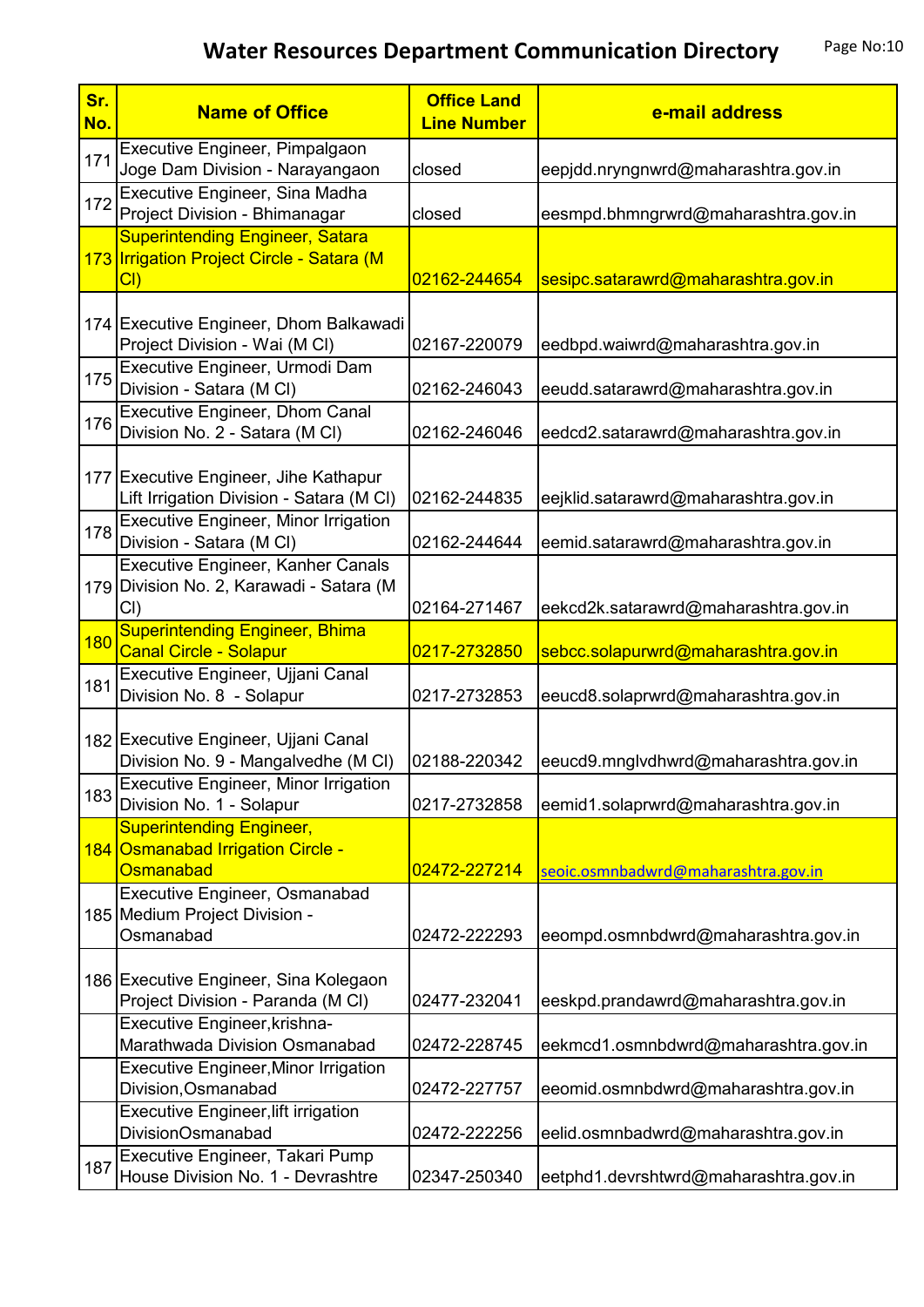| Sr.<br>No. | <b>Name of Office</b>                                                                                             | <b>Office Land</b><br><b>Line Number</b> | e-mail address                         |
|------------|-------------------------------------------------------------------------------------------------------------------|------------------------------------------|----------------------------------------|
|            | Executive Engineer, Mhaisal Pump<br>188 House Division No. 2 - Sangli Miraj<br>Kupwad                             | 0233-230880                              | eemphd2.sangliwrd@maharashtra.gov.in   |
|            | Executive Engineer, Takari<br>189 Mechanical & Electrical Division -<br>Sangli Miraj Kupwad                       | 0233-2302932                             | eetmed.sangliwrd@maharashtra.gov.in    |
|            | Executive Engineer, Takari-Mhaisal<br>190 Lift Irrigation Management Division -<br>Sangli Miraj Kupwad            | 0233-2302689                             | eetmlimd.sangli1wrd@maharashtra.gov.in |
| 191        | <b>Superintending Engineer Bhandara</b><br><i>irrigation circle</i>                                               |                                          | sebic.bhandarawrd@maharashtra.gov.in   |
|            | 192 Executive Engineer, Kukadi Irrigation<br>Division No. 1 - Narayangaon                                         | 02132-242016                             | eekid1.nryngnwrd@maharashtra.gov.in    |
| 193        | <b>Executive Engineer, Dhom Irrigation</b><br>Division - Satara (M CI)                                            | 02162-244681                             | eedid.satarawrd@maharashtra.gov.in     |
|            | 194 Executive Engineer, Kukadi Irrigation<br>Division No. 2 - Shrigonda (M CI)                                    | 02487-222351                             | eekid2.srgndawrd@maharashtra.gov.in    |
|            | 195 Executive Engineer, Kanher<br>Development Division - Satara (M CI) 02162-244455                               |                                          | eekdd.satarawrd@maharashtra.gov.in     |
|            | Executive Engineer, Kukadi Project<br>196 Land Development Division No. 1 -<br>Ahmadnagar                         |                                          | eekpldd1.amdngrwrd@maharashtra.gov.in  |
|            | <b>Superintending Engineer &amp;</b><br>197 Administrator, Command Area<br><b>Development Authority - Solapur</b> | 0217-2740661                             | seacada.solaprwrd@maharashtra.gov.in   |
|            | <b>Executive Engineer, CADA</b><br>198 Techanical Cell-Solapur                                                    | 0217-2740661                             | eecadatc.solaprwrd@maharashtra.gov.in  |
|            | 199 Executive Engineer, Ujjani Dam<br>Management Division - Bhimanagar                                            | 02183-236512                             | eeudmd.bhmngrwrd@maharashtra.gov.in    |
|            | 200 Executive Engineer, Bhima<br>Development Division No. 2 - Solapur 0217-274660                                 |                                          | eebdb2.solaprwrd@maharashtra.gov.in    |
|            | 201 Executive Engineer, Bhima Irrigation<br>Division - Pandharpur (M Cl)                                          | 02186-223468                             | eebid.pndhprwrd@maharashtra.gov.in     |
| 202        | <b>Executive Engineer, Solapur</b><br>Irrigation Division - Solapur                                               | 0217-2740663                             | eesid.solaprwrd@maharashtra.gov.in     |
|            | 203 Executive Director, Konkan Irrigation<br>Development Corporation - Thane                                      | 22-25329776                              | edkidc.thanewrd@maharashtra.gov.in     |
|            | <b>Chief Engineer, Water Resources</b><br>204 Department, Konkan Region -<br>Mumbai                               | 22-22025315                              | cewrdkr.mumbaiwrd@maharashtra.gov.in   |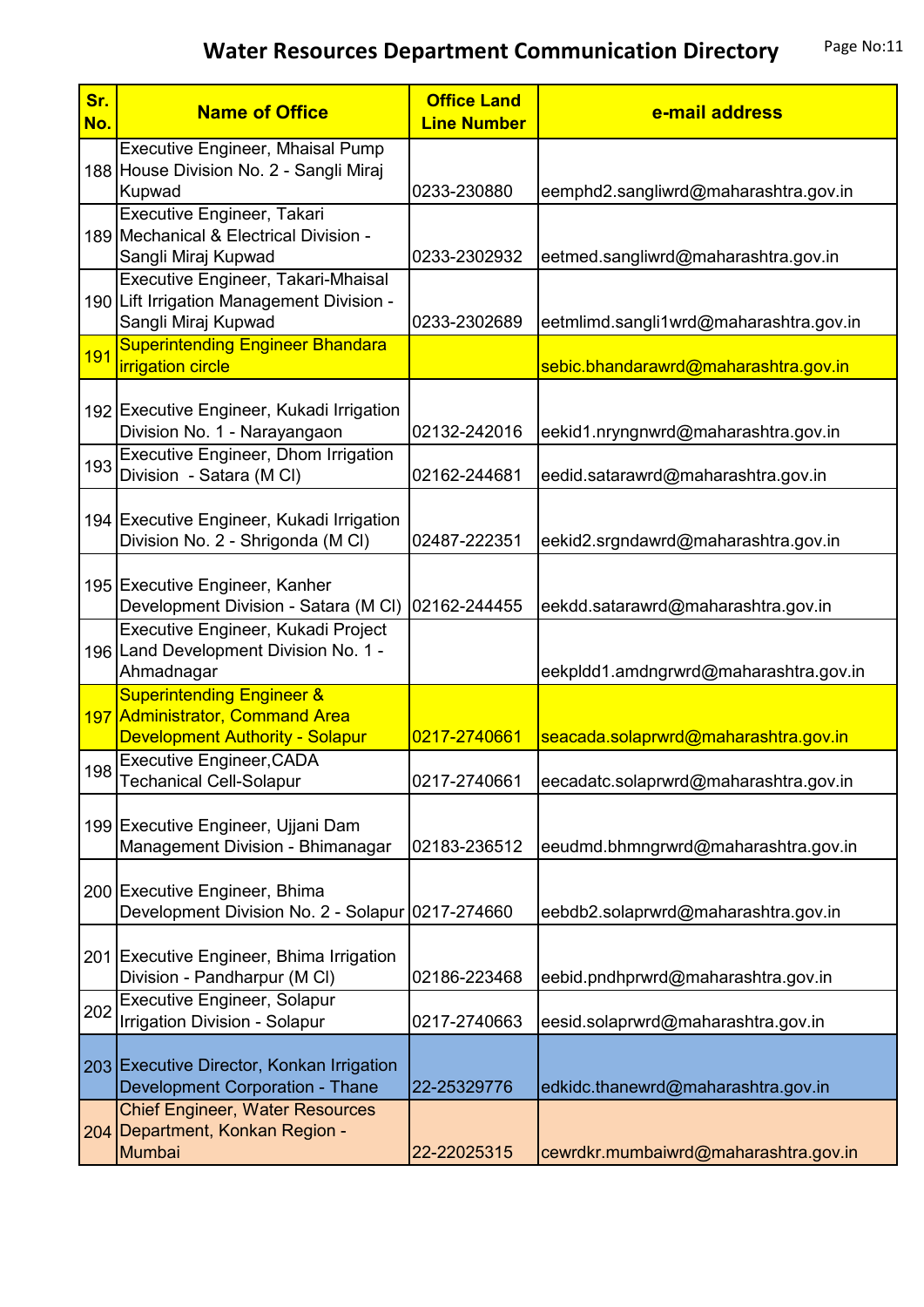| Sr.<br>No. | <b>Name of Office</b>                                                                                       | <b>Office Land</b><br><b>Line Number</b> | e-mail address                        |
|------------|-------------------------------------------------------------------------------------------------------------|------------------------------------------|---------------------------------------|
|            | <b>Superintending Engineer, South</b><br>205 Kokan Irrigation Project Circle - Oras<br>Bk.                  | 02362-228563                             | seskipc.orasbkwrd@maharashtra.gov.in  |
| 206        | <b>Executive Engineer, Minor Irrigation</b><br>Division-Sindhudurg                                          | 02362-228717                             | eemid.sndhdrgwrd@maharashtra.gov.in   |
|            | 207 Executive Engineer, Talamba Major<br>Irrigation Project Division - Ambadpal 02362-244251                |                                          | eetmipd.ambdplwrd@maharashtra.gov.in  |
| 208        | Executive Engineer, Medium Project<br>Division - Ambadpal                                                   | 02362-244241                             | eempd.ambdpalwrd@maharashtra.gov.in   |
| 209        | Executive Engineer, Minor Irrigation<br>Division - Oras Bk.                                                 | 02362-228717                             | eemid.orasbkwrd@maharashtra.gov.in    |
|            | <b>Superintending Engineer, North</b><br>210 Kokan Irrigation Project Circle -<br><b>Thane</b>              | 022-25408778                             | senkipc.thanewrd@maharashtra.gov.in   |
|            | 211 Executive Engineer, Raigad Irrigation<br>Division No. 2 - Navi Mumbai                                   | 022-27576437                             | eerid2.nvmumwrd@maharashtra.gov.in    |
|            | 212 Executive Engineer, Hetawane<br>Medium Project Division - Kamarli                                       | 2143-278346                              | eehmpd.kamrliwrd@maharashtra.gov.in   |
| 213        | Executive Engineer, Hetawane Canal<br>Division No. 1 - Kolad                                                | 02194-250027                             | eehcd1.koladwrd@maharashtra.gov.in    |
| 214        | <b>Executive Engineer, Minor Irrigation</b><br>Division - Chiplun (M Cl)                                    | 02355-252262                             | eemid.chiplunwrd@maharashtra.gov.in   |
|            | <b>Project Director &amp; Superintending</b><br>215 Engineer, Kharland Development<br><b>Circle - Thane</b> | 22-25329887                              | sekdc.thanewrd@maharashtra.gov.in     |
| 216        | Executive Engineer, Kharland<br>Development Division - Thane                                                | 022-25401477                             | eekdd.thanewrd@maharashtra.gov.in     |
|            | 217 Executive Engineer, Kharland Survey<br>& Investigation Division - Pen (M CI)                            | 02143-252203                             | eeksid.penwrd@maharashtra.gov.in      |
|            | Executive Engineer, South Ratnagiri<br>218 Kharland Development Division -<br>Kuwarbav (CT)                 | 02352-228405                             | eesrkdd.kuwrbavwrd@maharashtra.gov.in |
|            | <b>Executive Engineer, Sindhudurg</b><br>219 Kharland Development Division -<br>Oras Bk.                    | 2362-228818                              | eeskdd.orasbkwrd@maharashtra.gov.in   |
| 220        | <b>Superintending Engineer, Thane</b><br><b>Irrigation Circle - Thane</b>                                   | 22-25329859                              | setic.thanewrd@maharashtra.gov.in     |
| 221        | <b>Executive Engineer, Thane Minor</b><br>Irrigation Division - Thane                                       | 022-25300664                             | eetmid.thanewrd@maharashtra.gov.in    |
| 222        | Executive Engineer, Raigad Irrigation<br>Division - Kolad                                                   | 02194-250857                             | eerid.koladwrd@maharashtra.gov.in     |
| 223        | <b>Executive Engineer, Minor Irrigation</b><br>Division - Nashik                                            | 0253-2315485                             | eemid.nashikwrd@maharashtra.gov.in    |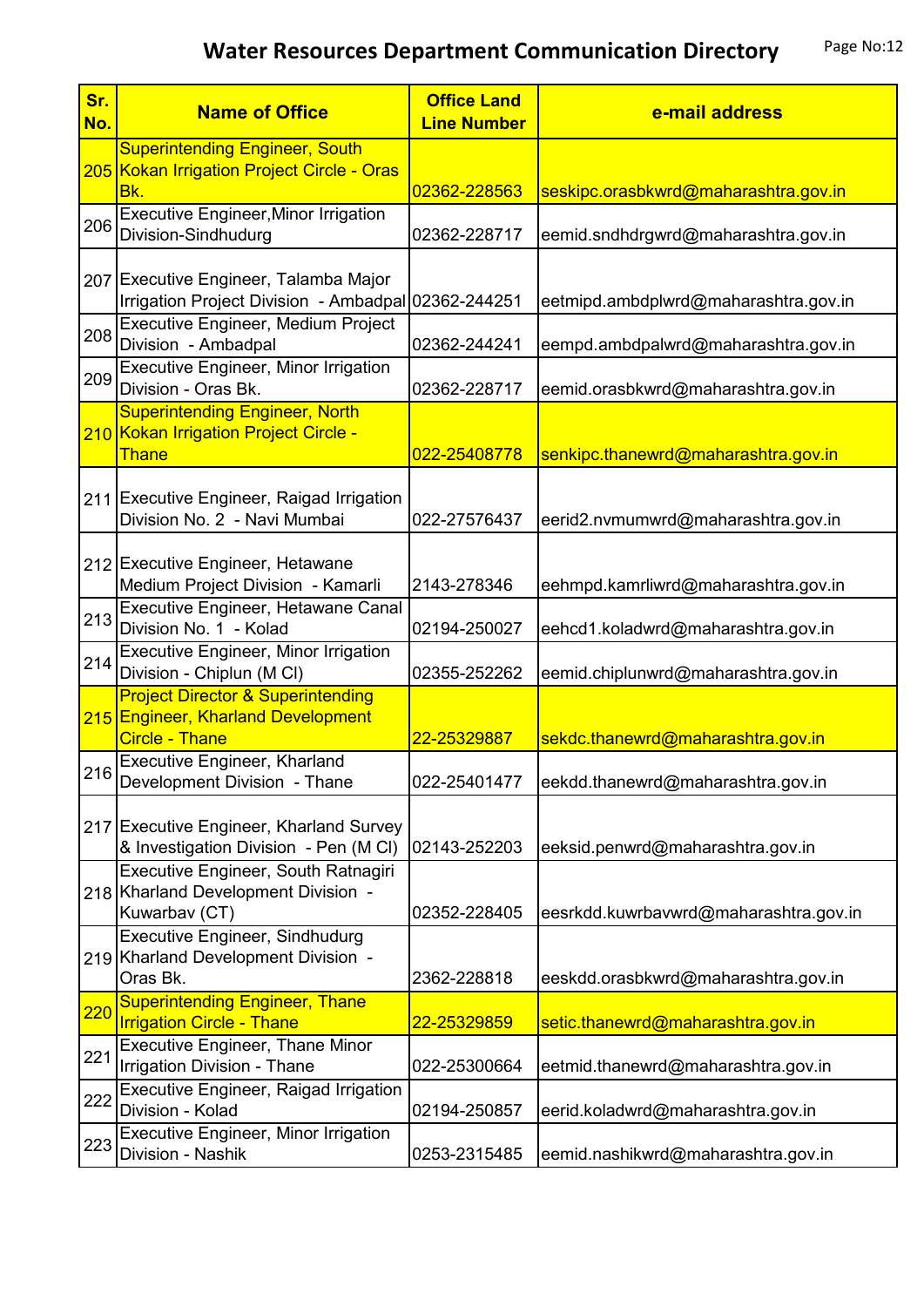| Sr.<br>No. | <b>Name of Office</b>                                                                            | <b>Office Land</b><br><b>Line Number</b> | e-mail address                         |
|------------|--------------------------------------------------------------------------------------------------|------------------------------------------|----------------------------------------|
|            | Executive Engineer, Hydro Electric<br>224 Project Investigation Division No. 1 -<br>Bhatsanagar  | 02527-249502                             | eehepid1.bhtsngrwrd@maharashtra.gov.in |
| 225        | Executive Engineer, Bhatsa Dam<br>Division No. 1 - Bhatsanagar                                   | 02527-249594                             | eebdd1.bhtsngrwrd@maharashtra.gov.in   |
| 226        | Executive Engineer, Bhatsa Canal<br>Division No. 1 - Shahapur (CT)                               | 02527-272064                             | eebcd1.shahprwrd@maharashtra.gov.in    |
|            | 227 Executive Engineer, Design Division,<br>Konkan Region - Navi Mumbai                          | 022-2750073                              | eeddkr.nmumwrd@maharashtra.gov.in      |
| <b>228</b> | <b>Superintending Engineer, Konkan</b><br><b>Irrigation Circle - Kuwarbav (CT)</b>               | 02352-228406                             | sekic.rtngriwrd@maharashtra.gov.in     |
| 229        | Executive Engineer, Tillari Canal<br>Division No. 1 - Charathe                                   | 02363-272213                             | eetcd1.charatewrd@maharashtra.gov.in   |
|            | <b>Executive Engineer, Irrigation Project</b><br>230 Construction Division - Ratnagiri (M<br>CI) | 02352-228401                             | eeipcd.rtngriwrd@maharashtra.gov.in    |
|            | Executive Engineer, Ratnagiri<br>231 Irrigation Division (South) - Kuwarbav<br>(CT)              | 02352-228404                             | eerids.kuwrbavwrd@maharashtra.gov.in   |
| 232        | <b>Executive Engineer, Minor Irrigation</b><br>Cell - Thane                                      | 022-25300664                             | eemic.thanewrd@maharashtra.gov.in      |
|            | 233 Executive Director, Tapi Irrigation<br>Development Corporation - Jalgaon                     | 257-2221142                              | edtidc.jalgnwrd@maharashtra.gov.in     |
|            | 234 Chief Engineer, Tapi Irrigation<br>Development Corporation - Jalgaon                         | 0257-2221142                             | cetidc.jalgnwrd@maharashtra.gov.in     |
| 235        | <b>Superintending Engineer, Dhule</b><br><b>Irrigation Project Circle - Dhule</b>                | 02562-276663                             | sedipc.dhulewrd@maharashtra.gov.in     |
| 236        | <b>Executive Engineer, Minor Irrigation</b><br>Division - Dhule                                  | 02562-276124                             | eemid.dhulewrd@maharashtra.gov.in      |
| 237        | Executive Engineer, Dhule Medium<br>Project Division - Dhule                                     | 02562-276264                             | eedmpd.dhulewrd@maharashtra.gov.in     |
|            | Executive Engineer, Nandurbar<br>238 Medium Project Division - Nandurbar<br>(M <sub>C</sub> )    | 02564-210077                             | eenmpd.ndnbrwrd@maharashtra.gov.in     |
|            | Executive Engineer, Narmada<br>239 Development Division - Nandurbar<br>(M <sub>C</sub> )         | 02564-222291                             | eendd.ndrbrwrd@maharashtra.gov.in      |
| 240        | Executive Engineer, Girna River<br>Valley Project Division - Nashik                              | 0253-2576251                             | eegrvpd.nashikwrd@maharashtra.gov.in   |
| 241        | <b>Superintending Engineer, Jalgaon</b><br><b>Irrigation Project Circle - Jalgaon</b>            | 0257-2235031                             | sejipc.jalgnwrd@maharashtra.gov.in     |
|            | <b>Executive Engineer, Tapi Valley</b><br>242 Survey & Investigation Division -<br>Jalgaon       | 0257-2260403                             | eetvsid.jalgnwrd@maharashtra.gov.in    |
| 243        | Executive Engineer, Lift Irrigation<br>Construction Division - Jalgaon                           | 0257-2261970                             | eelicd.jalgnwrd@maharashtra.gov.in     |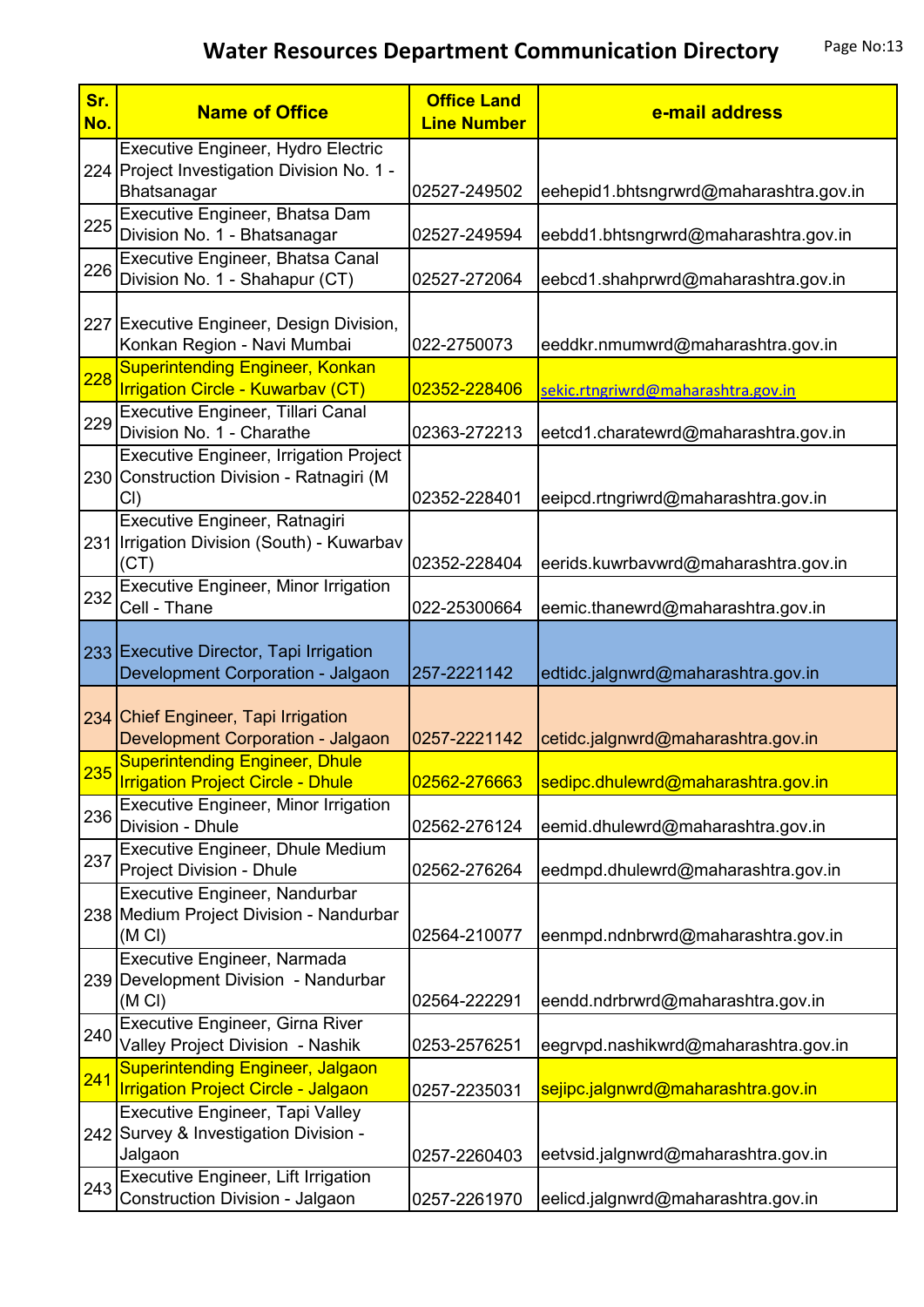| Sr.<br>No. | <b>Name of Office</b>                                                                                      | <b>Office Land</b><br><b>Line Number</b> | e-mail address                       |
|------------|------------------------------------------------------------------------------------------------------------|------------------------------------------|--------------------------------------|
| 244        | <b>Executive Engineer, Mechanical</b><br>Divisional Unit - Jalgaon                                         | 0257-2260770                             | eemdu.jalgnwrd@maharashtra.gov.in    |
|            | 245 Executive Engineer, Jalgaon Medium<br>Project Division No. 1 - Jalgaon                                 | 0257-2261270                             | eejmpd1.jalgnwrd@maharashtra.gov.in  |
| 246        | Executive Engineer, Lower Tapi<br>Project Division - Chopda (M CI)                                         | 02586-220084                             | eeltpd.chopdawrd@maharashtra.gov.in  |
| 247        | Executive Engineer, Waghur Dam<br>Division - Jalgaon                                                       | 0257-2261885                             | eewdd.jalgnwrd@maharashtra.gov.in    |
|            | 248 Executive Engineer, Jalgaon Medium<br>Project Division No.2 - Jalgaon                                  | 0257-2235752                             | eejmpd2.jalgnwrd@maharashtra.gov.in  |
| 249        | <b>Executive Engineer, Minor Irrigation</b><br>Division - Jalgaon                                          | 0257-2262668                             | eemid.jalgnwrd@maharashtra.gov.in    |
|            | <b>Superintending Engineer &amp;</b><br>250 Administrator, Command Area<br>Development Authority - Jalgaon | 0257-2235880                             | seacada.jalgnwrd@maharashtra.gov.in  |
| 251        | Executive Engineer, Girna Irrigation<br>Division - Jalgaon                                                 | 0257-2233914                             | eegid.jalgnwrd@maharashtra.gov.in    |
| 252        | Executive Engineer, Jalgaon<br>Irrigation Division - Jalgaon                                               | 0257-2238869                             | eejid.jalgnwrd@maharashtra.gov.in    |
| 253        | Executive Engineer, Dhule Irrigation<br>Division - Dhule                                                   | 02562-276596                             | eedid.dhulewrd@maharashtra.gov.in    |
|            | Executive Director, Vidarbha<br>254 Irrigation Development Corporation -<br>Nagpur                         | 712-2550153                              | edvidc.nagpurwrd@maharashtra.gov.in  |
|            | Chief Engineer, Gosikhurd Project,<br>255 Water Resources Department -<br><b>Nagpur</b>                    | 712-2561485                              | cegpwrd.nagpurwrd@maharashtra.gov.in |
|            | 256 Superintending Engineer, Goshikhurd<br><b>Lift Irrigation Circle - Ambadi</b>                          | 07184-253103                             | seglic.ambadiwrd@maharashtra.gov.in  |
| 257        | Executive Engineer, Goshikhurd Lift<br>Irrigation Division - Ambadi                                        | 07184-252801                             | eeglid.ambadiwrd@maharashtra.gov.in  |
| 258        | <b>Executive Engineer, Lift Irrigation</b><br>Project Division - Tirora (M CI)                             | 07198-253416                             | eelipd.tirodawrd@maharashtra.gov.in  |
| 259        | Executive Engineer, Ambhora Lift<br>Irrigation Division - Bhiwapur                                         | 07106-232482                             | eealid.bhiwaprwrd@maharashtra.gov.in |
| 260        | Executive Engineer, Goshikhurd Left<br>Bank Canal Division - Wahi                                          | 07185-255406                             | eeglbcd.wahiwrd@maharashtra.gov.in   |
|            | 261 Superintending Engineer, Goshikhurd<br><b>Project Circle - Nagpur</b>                                  | 0712-2561485                             | segpc.nagpurwrd@maharashtra.gov.in   |
| 262        | Executive Engineer, Design Unit -<br>Nagpur                                                                | 0712-2560796                             | eedu.nagpurwrd@maharashtra.gov.in    |
| 263        | Executive Engineer, Goshikhurd<br>Rehabilitation Division - Nagpur                                         | 0712-2561506                             | eegrd.nagpurwrd@maharashtra.gov.in   |
| 264        | Executive Engineer, Goshikhurd Dam<br>Division - Pauni (M CI)                                              | 07185-202015                             | eegdd.pauniwrd@maharashtra.gov.in    |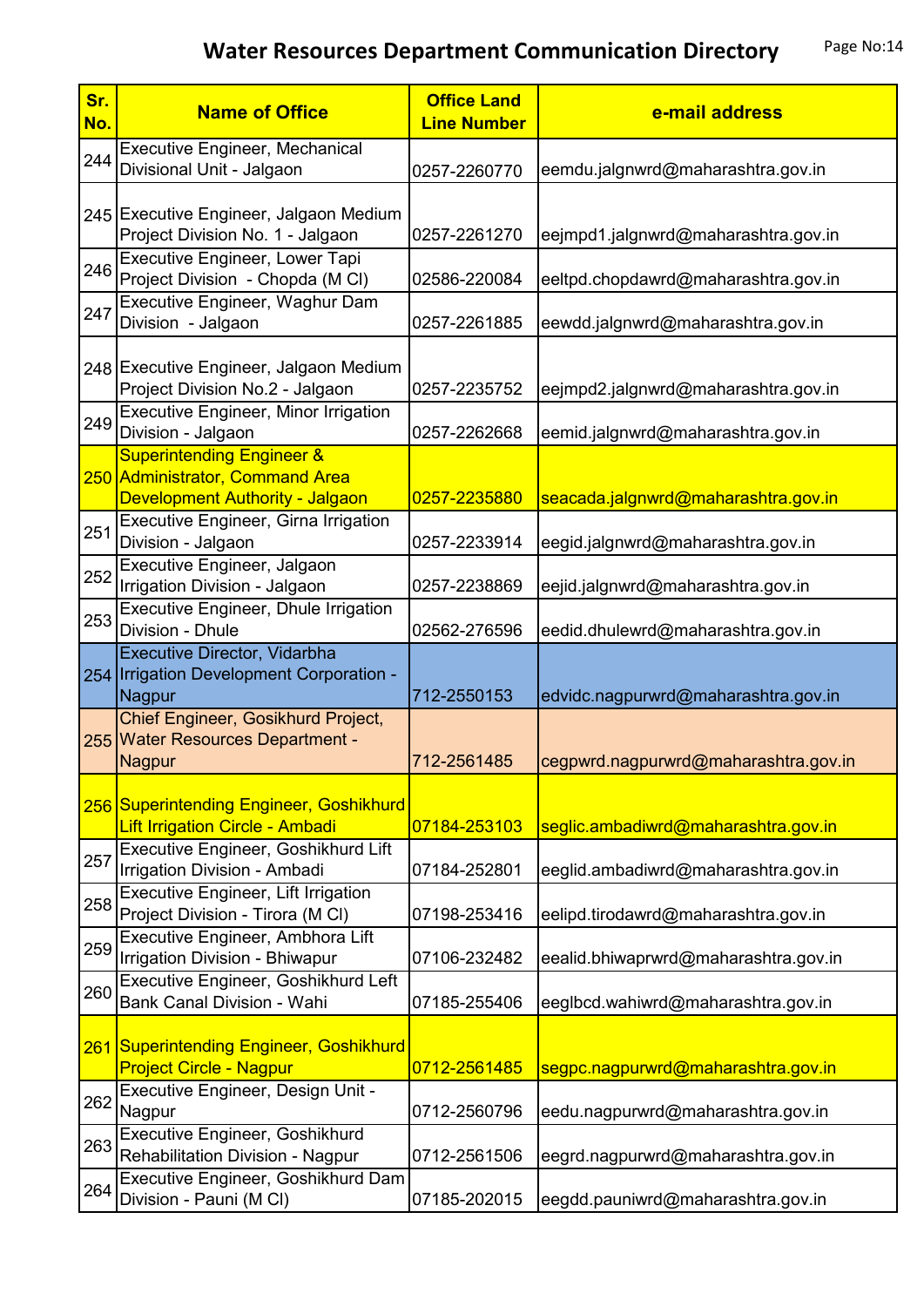| Sr.<br>No. | <b>Name of Office</b>                                                                              | <b>Office Land</b><br><b>Line Number</b> | e-mail address                        |
|------------|----------------------------------------------------------------------------------------------------|------------------------------------------|---------------------------------------|
|            | Executive Engineer, Goshikhurd<br>265 Right Bank Canal Division No. 1 -<br>Pauni (M CI)            | 07185-255255                             | eegrbcd1.pauniwrd@maharashtra.gov.in  |
|            | Executive Engineer, Goshikhurd<br>266 Right Bank Canal Division -<br>Brahmapuri (M CI)             | 07185-255255                             | eegrbcd.brhmprwrd@maharashtra.gov.in  |
|            | Executive Engineer, Aasolmendha<br>267 Project Renovation Division -<br>Nagbhid                    | 07179-240215                             | eeaprd.nagbhidwrd@maharashtra.gov.in  |
| 268        | Executive Engineer, Goshikhurd<br>Rehabilitation Division - Ambadi                                 | 07184-253649                             | eegrd.ambadiwrd@maharashtra.gov.in    |
| 269        | <b>Superintending Engineer, Nagpur</b><br><b>Irrigation Circle - Nagpur</b>                        | 712-2560234                              | senic.nagpurwrd@maharashtra.gov.in    |
|            | 270 Executive Engineer, Lower Wardha<br>Canal Division - Wardha (M CI)                             | 07152-242677                             | eelwcd.wardhawrd@maharashtra.gov.in   |
|            | 271 Executive Engineer, Lower Wardha<br>Project Division - Wardha (M CI)                           | 07152-241943                             | eelwpd.wardhawrd@maharashtra.gov.in   |
| 272        | <b>Executive Engineer, Minor Irrigation</b><br>Divison - Wardha (M Cl)                             | 07152-243586                             | eemid.wardhawrd@maharashtra.gov.in    |
| 273        | <b>Executive Engineer, Medium Project</b><br>Division - Gondiya (M CI)                             | 07182-234832                             | eempd.gondiyawrd@maharashtra.gov.in   |
| 274        | <b>Executive Engineer, Purchase</b><br>Procurement Unit - Nagpur                                   |                                          | eepcu.nagpurwrd@maharashtra.gov.in    |
| 275        | <b>Chief Engineer, Water Resources</b><br>Department - Nagpur                                      | 0712-2524980                             | cewrd.nagpurwrd@maharashtra.gov.in    |
|            | <b>Superintending Engineer,</b><br>276 Chandrapur Irrigation Project Circle -<br>Chandrapur (M CI) | 07172-252506                             | secipc.chandrprwrd@maharashtra.gov.in |
|            | Executive Engineer, Chandrapur<br>277 Irrigation Division - Chandrapur (M<br>CI)                   | 07172-255898                             | eecid.chandprwrd@maharashtra.gov.in   |
|            | 278 Executive Engineer, Gadchiroli<br>Irrigation Division - Gadchiroli (M CI)                      | 07132-222231                             | eegid.gdchroliwrd@maharashtra.gov.in  |
|            | 279 Executive Engineer, Minor Irrigation<br>Division - Chandrapur (M CI)                           | 07172-250521                             | eemid.chndrprwrd@maharashtra.gov.in   |
|            | Executive Engineer, Chandrapur<br>280 Medium Project Division No. 1 -<br>Chandrapur (M CI)         | 07132-222231                             | eecmpd1.chandprwrd@maharashtra.gov.in |
| 281        | Executive Engineer, Wardha<br>Irrigation Division - Wardha (M CI)                                  | 07152-243548                             | eewid.waradhawrd@maharashtra.gov.in   |
|            | 282 Superintending Engineer, Irrigation<br><b>Project Investigation Circle - Nagpur</b>            | 7172-2555274                             | seipic.nagpurwrd@maharashtra.gov.in   |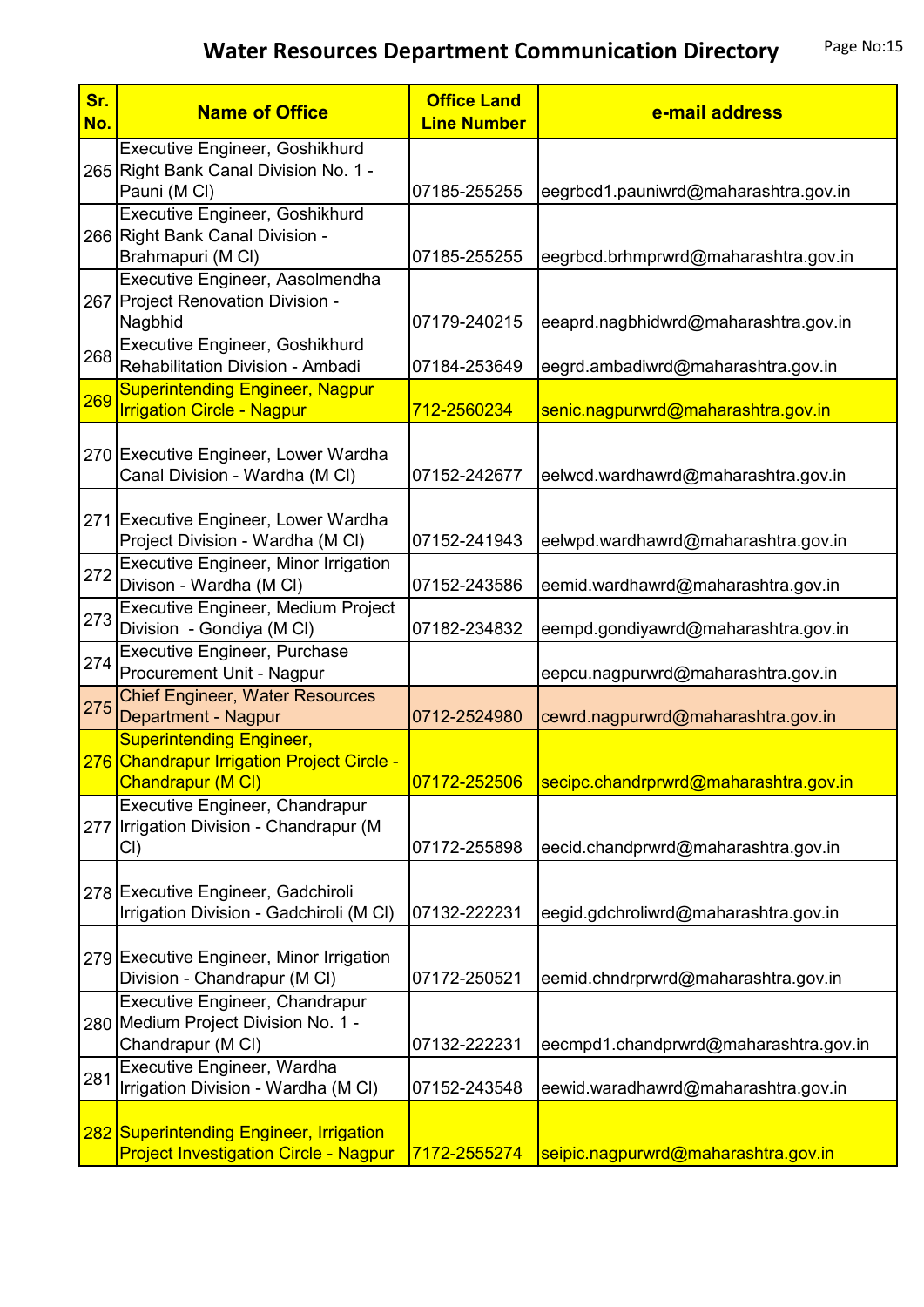| Sr.<br>No. | <b>Name of Office</b>                                                                                            | <b>Office Land</b><br><b>Line Number</b> | e-mail address                                                             |
|------------|------------------------------------------------------------------------------------------------------------------|------------------------------------------|----------------------------------------------------------------------------|
|            | <b>Executive Engineer, Irrigation Project</b><br>283 Investigation Division - Bhandara (M<br>CI)                 | 07148-252401                             | eeipid.bhandrawrd@maharashtra.gov.in                                       |
|            | <b>Executive Engineer, Irrigation Project</b><br>284 Investigation Division - Chandrapur<br>(M <sub>C</sub> )    | 07172-226203                             | eeipid.chandprwrd@maharashtra.gov.in                                       |
|            | Executive Engineer, Irrigation &<br>285 Hydro Electric Project Investigation                                     |                                          |                                                                            |
| 286        | Division - Nagpur<br>Executive Engineer, Geological Unit -<br>Nagpur                                             | 0712-2420378<br>0712-2425913             | eeihepid.nagpurwrd@maharashtra.gov.in<br>eegu.nagpurwrd@maharashtra.gov.in |
|            | <b>Superintending Engineer &amp;</b><br>287 Administrator, Command Area<br><b>Development Authority - Nagpur</b> | 0712-2980141                             | seacada.nagpurwrd@maharashtra.gov.in                                       |
| 288        | <b>Executive Engineer, Irrigation Project</b><br>Division - Nagpur                                               | 0712-2980133                             | eeipd.nagpurwrd@maharashtra.gov.in                                         |
| 289        | <b>Executive Engineer, Nagpur Irrigation</b><br>Division (South) - Nagpur                                        | 0712-2980138                             | eenids.nagpurwrd@maharashtra.gov.in                                        |
|            | 290 Executive Engineer, Bhandara<br>Irrigation Division - Bhandara (M CI)                                        | 07184-252215                             | eebid.bhandarawrd@maharashtra.gov.in                                       |
| 291        | Executive Engineer, Gondia Irrigation<br>Division - Gondiya (M CI)                                               | 07182-237077                             | eegid.gondiyawrd@maharashtra.gov.in                                        |
| 292        | Executive Engineer, Bagh Itiadoh<br>Irrigation Division - Gondiya (M CI)                                         | 07182-237315                             | eebiid.gondiawrd@maharashtra.gov.in                                        |
| 293        | <b>Executive Engineer, Nagpur Irrigation</b><br>Division (North) - Nagpur                                        | 0712-2561185                             | eenidn.nagpurwrd@maharashtra.gov.in                                        |
| 294        | <b>Executive Engineer, Pench Irrigation</b><br>Division - Nagpur                                                 | 0712-2980143                             | eepid.nagpurwrd@maharashtra.gov.in                                         |
| 295        | Executive Engineer, Regional Minor<br>Irrigation Cell - Nagpur                                                   |                                          | eermic.nagpurwrd@maharashtra.gov.in                                        |
| 296        | <b>Executive Engineer, Purchase</b><br>Committee (E) - Nagpur                                                    |                                          | eepce.nagpurwrd@maharashtra.gov.in                                         |
| 297        | <b>Chief Engineer, Water Resources</b><br>Department - Amravati                                                  | 0721-2662148                             | cewrd.avatiwrd@maharashtra.gov.in                                          |
|            | 298 Superintending Engineer, Yavatmal<br><b>Irrigation Circle, Yavatmal</b>                                      | 07232-242135                             | seyic.yvtmalwrd@maharashtra.gov.in                                         |
|            | <b>Superintending Engineer, Yavatmal</b><br>299 Irrigation Circle - Yavatmal (M CI)<br>(management)              | 07232-242135                             | seyic1.yvtmalwrd@maharashtra.gov.in                                        |
| 300        | Executive Engineer, Bembla Project<br>Division - Yavatmal (M Cl)                                                 | 07232-242619                             | eebpd.yvtmalwrd@maharashtra.gov.in                                         |
|            | 301 Executive Engineer, Bembla Irrigation<br>Division - Yavatmal (M Cl)                                          | 07232-241060                             | eebid.yvtmalwrd@maharashtra.gov.in                                         |
| 302        | Executive Engineer, Arunavati<br>Irrigation Division - Digras (M CI)                                             | no phone                                 | eeaid.digraswrd@maharashtra.gov.in                                         |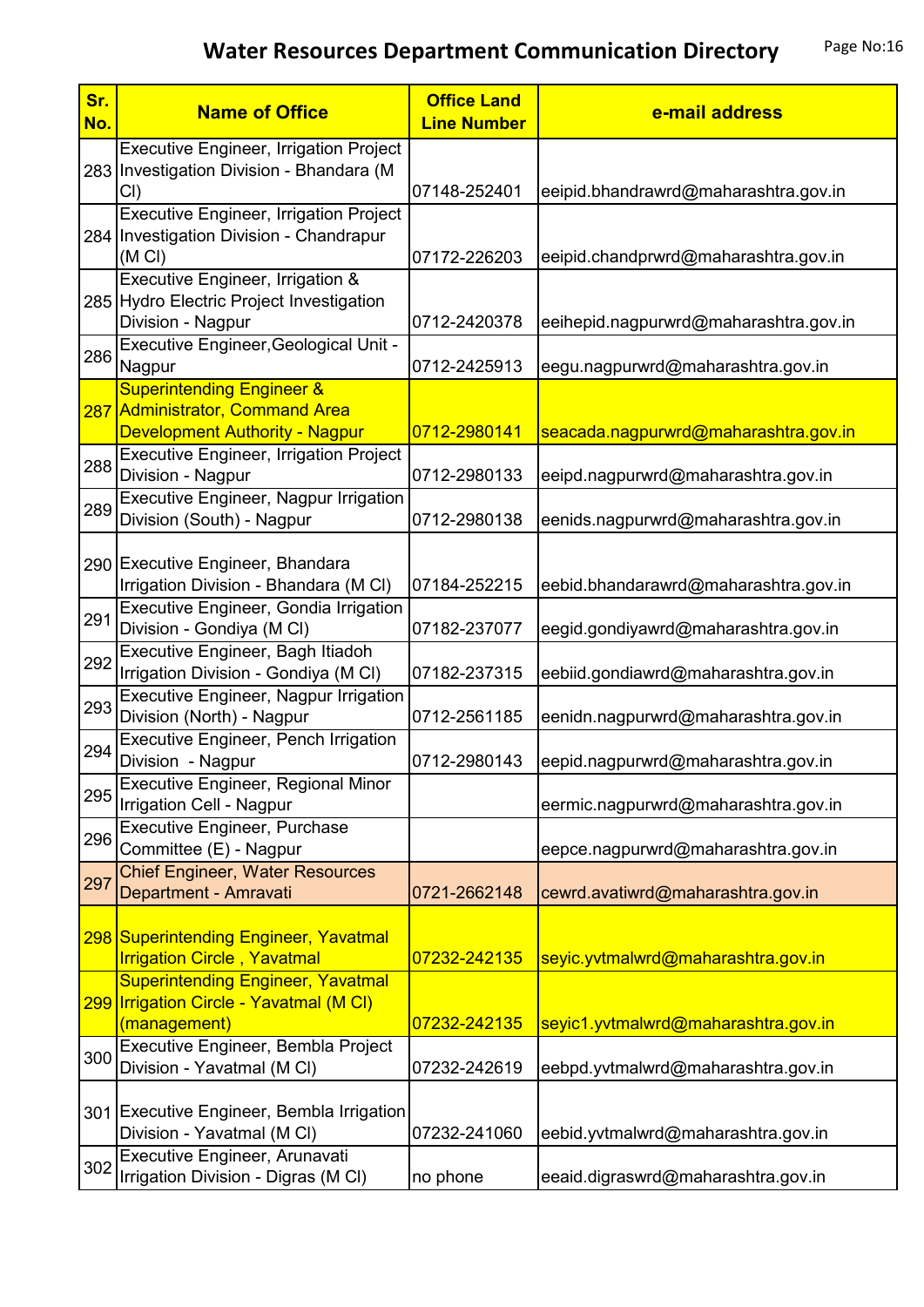| Sr.<br>No. | <b>Name of Office</b>                                                                         | <b>Office Land</b><br><b>Line Number</b> | e-mail address                       |
|------------|-----------------------------------------------------------------------------------------------|------------------------------------------|--------------------------------------|
|            | <b>Executive Engineer, Lower</b><br>303 Painganga Projecct Division -<br>Yavatmal (M CI)      | 07232-242321                             | eelppd.yvtmalwrd@maharashtra.gov.in  |
|            | <b>Executive Engineer, Lower</b><br>304 Painganga Rehabilitation Division -<br>Arni           | 07234-266106                             | eelprd.arni1wrd@maharashtra.gov.in   |
| 305        | <b>Executive Engineer, Minor Irrigation</b><br>Divison - Pusad (M CI)                         | 07233-246052                             | eemid.pusadwrd@maharashtra.gov.in    |
| 306        | <b>Superintending Engineer, Upper</b><br><b>Wardha Project Circle - Amravati</b>              | 0721-2662335                             | seuwpc.avatiwrd@maharashtra.gov.in   |
|            | 307 Executive Engineer, Upper Wardha<br>Irrigation Division - Amravati                        | 0721-2660541                             | eeuwid.avatiwrd@maharashtra.gov.in   |
|            | 308 Executive Engineer, Medium & Minor<br>Irrigation Division - Achalpur (M CI)               | 07223-221322                             | eemmid.achlprwrd@maharashtra.gov.in  |
| 309        | Executive Engineer, Amaravati<br>Irrigation Division - Amravati                               | 0721-2662337                             | eeaid.avatiwrd@maharashtra.gov.in    |
|            | 310 Executive Engineer, Amaravati<br>Medium Project Division - Amravati                       | 0721-2662319                             | eeampd.avatiwrd@maharashtra.gov.in   |
| 311        | Executive Engineer, Canal Design<br>Division - Amravati                                       | 0721-2550745                             | eecdd.avatiwrd@maharashtra.gov.in    |
|            | <b>Superintending Engineer, Buldana</b><br>312 Irrigation Project Circle - Buldana (M<br>Cl   | 07262-243462                             | sebipc.buldhnawrd@maharashtra.gov.in |
| 313        | Executive Engineer, Buldana<br>Irrigation Division - Buldana (M CI)                           | 07262-242428                             | eebid.buldhnawrd@maharashtra.gov.in  |
|            | 314 Executive Engineer, Jigaon Lift<br>Irrigation Division - Khamgaon (M CI)                  | 07263-254602                             | eejlid.khmgnwrd@maharashtra.gov.in   |
| 315        | <b>Executive Engineer, Minor Irrigation</b><br>Divison - Buldana (M Cl)                       | 07262-247979                             | eemid.buldanawrd@maharashtra.gov.in  |
|            | Executive Engineer, Khadakpurna<br>316 Project Division - Deulgaon Raja (M<br>CI)             | 07261-232061                             | eekpd.delgnrajwrd@maharashtra.gov.in |
|            | 317 Executive Engineer, Minor Irrigation<br>Division No. 2 - Chikhli (M Cl)                   | 07264-242258                             | eemid2.chikhliwrd@maharashtra.gov.in |
|            | Executive Engineer, Jigaon Project<br>318 Dam & Rehabilitation Division -<br>Shegaon (M CI)   | 07265-252088                             | eejpdrd.shegnwrd@maharashtra.gov.in  |
| 319        | <b>Executive Engineer, Regional Minor</b><br>Irrigation Cell - Amravati                       |                                          | eermic.avatiwrd@maharashtra.gov.in   |
|            | <b>Chief Engineer, Special Projects</b><br>320 (SP), Water Resources Department -<br>Amravati | 0721-2553116                             | cespwrd.avatiwrd@maharashtra.gov.in  |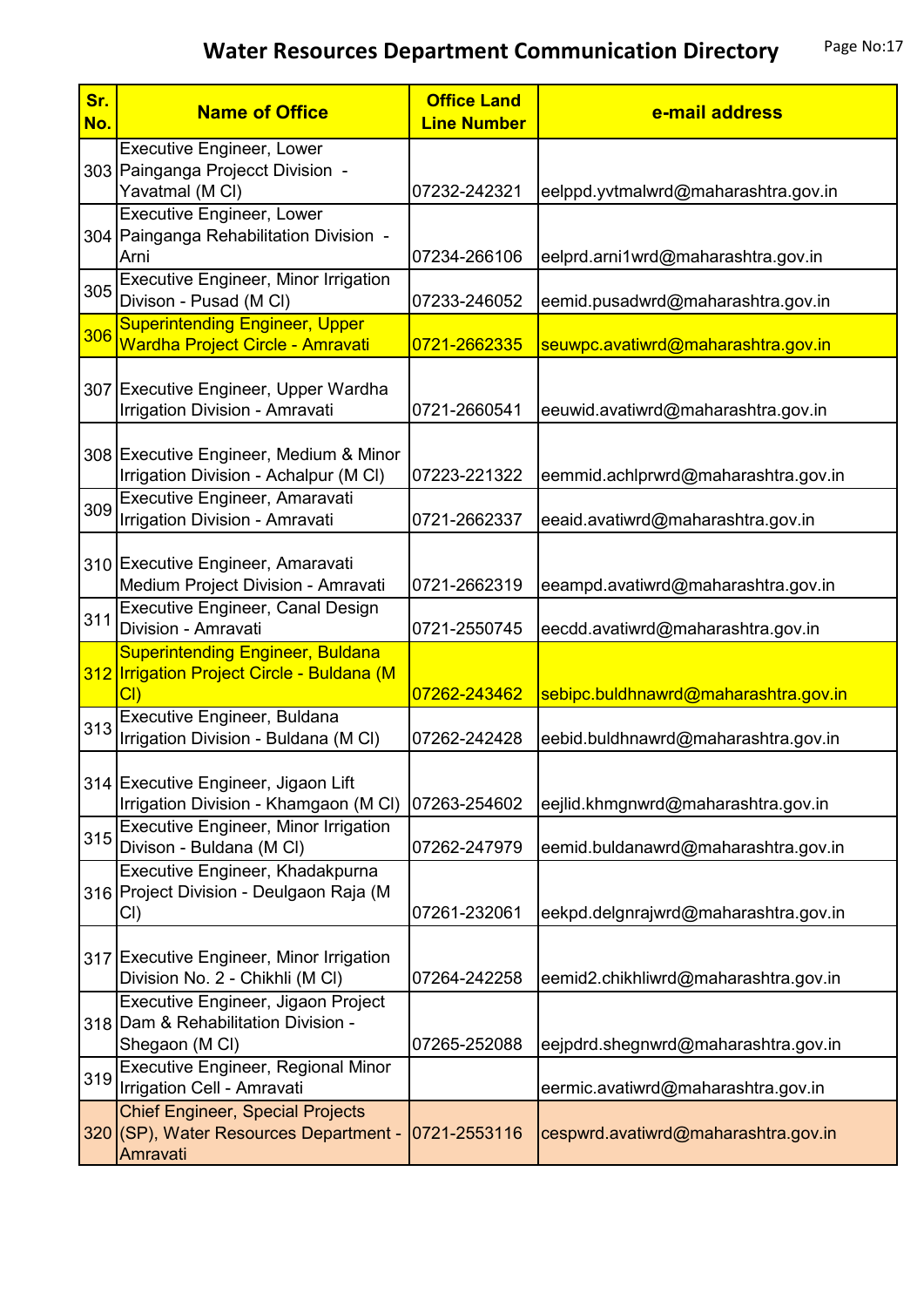| Sr.<br>No. | <b>Name of Office</b>                                                                  | <b>Office Land</b><br><b>Line Number</b> | e-mail address                      |
|------------|----------------------------------------------------------------------------------------|------------------------------------------|-------------------------------------|
|            | 321 Superintending Engineer, Amravati<br><b>Irrigation Projects Circle - Amravati</b>  | 0721-2552432                             | seaipc.avatiwrd@maharashtra.gov.in  |
|            | 322 Executive Engineer, Irrigation Project<br>Investigation Division - Akola           | 0724-2401152                             | eeipid.akolawrd@maharashtra.gov.in  |
|            | Executive Engineer, Amaravati<br>323 Project Construction Division No. 1 -<br>Amravati | 0721-2666545                             | eeapcd1.avatiwrd@maharashtra.gov.in |
|            | Executive Engineer, Yawatmal<br>324 Project Construction Division -<br>Yavatmal (M CI) | 07232-242794                             | eeypcd.yvtmlwrd@maharashtra.gov.in  |
|            | 325 Executive Engineer, Irrigation Project<br>Investigation Division - Amravati        | 0721-2551374                             | eeipid.avatiwrd@maharashtra.gov.in  |
| 326        | <b>Superintending Engineer, Washim</b><br><b>Irrigation Circle - Washim (M CI)</b>     | 07252-231435                             | sewic.washimwrd@maharashtra.gov.in  |
| 327        | <b>Executive Engineer, Washim</b><br>Irrigation Division - Washim (M CI)               | 07252-233082                             | eewid.washimwrd@maharashtra.gov.in  |
| 328        | <b>Executive Engineer, Minor Irrigation</b><br>Division - Karanja (M CI)               | 07256-222189                             | eemid.karanjawrd@maharashtra.gov.in |
| 329        | <b>Executive Engineer, Minor Irrigation</b><br>Dn. No. 2-Karanja                       | same office as<br>above                  | eemid2.kranjawrd@maharashtra.gov.in |
| 330        | Executive Engineer, Minor Irrigation<br>Division - Washim (M CI)                       | 07252-233206                             | eemid.washimwrd@maharashtra.gov.in  |
| 331        | <b>Executive Engineer, Minor Irrigation</b><br>Dn. No. 3-Washim                        | 07252-233082                             | eemid3.washimwrd@maharashtra.gov.in |
| 332        | <b>Superintending Engineer, Akola</b><br><b>Irrigation Circle - Akola</b>              | 0724-2435330                             | seaic.akolawrd@maharashtra.gov.in   |
| 333        | Executive Engineer, Akola Irrigation<br>Division - Akola                               | 0724-2435316                             | eeaid.akolawrd@maharashtra.gov.in   |
|            | 334 Executive Engineer, Yawatmal<br>Irrigation Division - Yavatmal (M CI)              | 07232-242375                             | eeyid.yvtmlwrd@maharashtra.gov.in   |
| 335        | <b>Executive Engineer, Minor Irrigation</b><br>Division - Akola                        | 0724-2429905                             | eemid.akolawrd@maharashtra.gov.in   |
| 336        | Chief Engineer, (Civil) Hydro Projects<br>& Quality Control - Pune                     | 020-26129545                             | cechpqc.punewrd@maharashtra.gov.in  |
| 337        | <b>Superintending Engineer, Koyna</b><br><b>Design Circle - Pune</b>                   | 020-25445765                             | sekdc.punewrd@maharashtra.gov.in    |
| 338        | Executive engineer, Geological Unit -<br>Pune                                          | 020-25445765                             | eegu.punewrd@maharashtra.gov.in     |
| 339        | Executive Engineer, Hydro Electric<br>Division No. 2 - Pune                            | 020-25445765                             | eehed2.punewrd@maharashtra.gov.in   |
| 340        | Executive Engineer, Koyna Design<br>Division No. 3 - Pune                              | 020-25445765                             | eekdd3.punewrd@maharashtra.gov.in   |
| 341        | Executive Engineer, Koyna Design<br>Division No. 4 - Pune                              | 020-25445765                             | eekdd4.punewrd@maharashtra.gov.in   |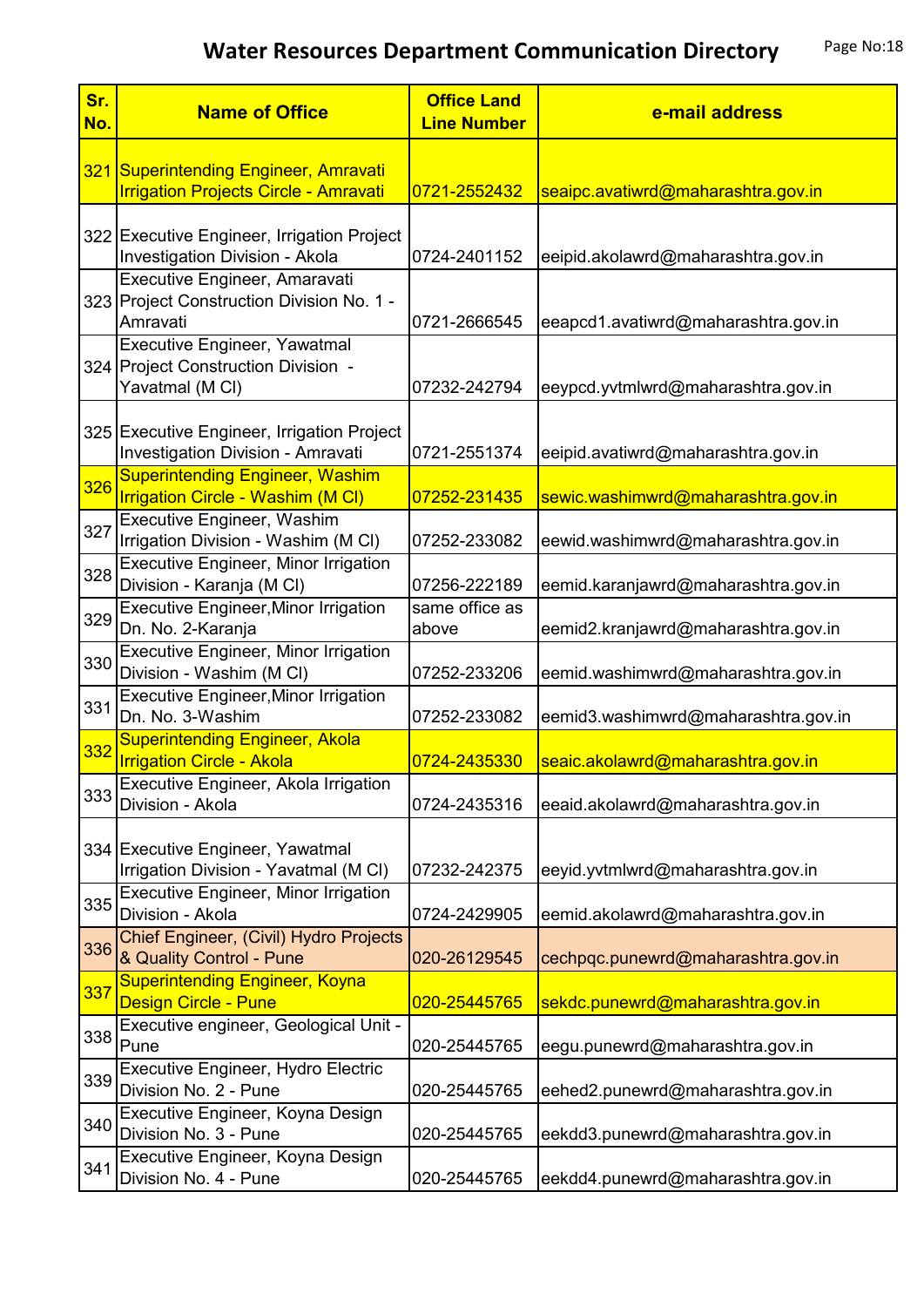| Sr.<br>No. | <b>Name of Office</b>                                                                                 | <b>Office Land</b><br><b>Line Number</b> | e-mail address                        |
|------------|-------------------------------------------------------------------------------------------------------|------------------------------------------|---------------------------------------|
| 342        | <b>Superintending Engineer, Quality</b><br><b>Control Circle - Aurangabad</b>                         | 0240-2331983                             | seqcc.abadwrd@maharashtra.gov.in      |
|            | 343 Executive Engineer, Quality Control<br>Division (UPP) - Nanded Waghala                            | 2462-260660                              | eeqcdupp.nandedwrd@maharashtra.gov.in |
| 344        | <b>Executive Engineer, Quality Control</b><br>Division - Dhule                                        | 2562-276228                              | eeqcd.dhulewrd@maharashtra.gov.in     |
| 345        | <b>Superintending Engineer, Quality</b><br><b>Control Circle - Nagpur</b>                             | 0712-2980139                             | seqcc.nagpurwrd@maharashtra.gov.in    |
| 346        | <b>Executive Engineer, Quality Control</b><br>Division - Nagpur                                       | 0712-2980160                             | eeqcd.nagpurwrd@maharashtra.gov.in    |
| 347        | <b>Executive Engineer, Quality Control</b><br>Division - Wahi                                         | 07185-255051                             | eeqcd.wahiwrd@maharashtra.gov.in      |
| 348        | <b>Executive Engineer, Quality Control</b><br>Division - Amravati                                     | 0721-2662258                             | eeqcd.avatiwrd@maharashtra.gov.in     |
| 349        | <b>Executive Engineer, Quality Control</b><br>Division - Akola                                        | 0724-2450396                             | eeqcd.akolawrd@maharashtra.gov.in     |
| 350        | <b>Superintending Engineer, Quality</b><br><b>Control Circle - Pune</b>                               | 020-26684167                             | seqcc.punewrd@maharashtra.gov.in      |
| 351        | <b>Executive Engineer, Quality Control</b><br>Division No. 1 - Shirur                                 | 02138-222133                             | eeqcd1.shirurwrd@maharashtra.gov.in   |
| 352        | <b>Executive Engineer, Quality Control</b><br>Division - Pune                                         | 020-64010881                             | eeqcd.punewrd@maharashtra.gov.in      |
|            | 353 Executive Engineer, Quality Control<br>Division No. 2 - Satara (M CI)                             | 02162-244662                             | eeqcd2.satarawrd@maharashtra.gov.in   |
| 354        | <b>Executive Engineer, Quality Control</b><br>Division - Alore                                        | 02355-230062                             | eeqcd.alorewrd@maharashtra.gov.in     |
| 355        | <b>Executive Engineer, Quality Control</b><br>Division - Kolhapur                                     | 0231-2655320                             | eeqcd.kolaprwrd@maharashtra.gov.in    |
| 356        | <b>Superintending Engineer, Satara</b><br>irrigation Circle - Satara (M CI)                           | 02162-244654                             | sesic.satarawrd@maharashtra.gov.in    |
|            | 357 Executive Engineer, Koyna Dam<br>Maintenance Division - Koynanagar                                | 02372-284343                             | eekdmd.kynngrwrd@maharashtra.gov.in   |
| 358        | Executive Engineer, Ghatghar<br>Pumped Storage Hydro-electric<br>Project Division No. 3 - Chondhe Kh. | 022-25377919                             | eeghpd3.chondewrd@maharashtra.gov.in  |
|            | Executive Engineer, Koyna<br>359 Construction Division No. 1 -<br>Koynanagar                          | 02372-284340                             | eekcd1.kynngrwrd@maharashtra.gov.in   |
| 360        | Executive Engineer, Kolkewadi Dam<br>Maintenance Division - Alore                                     | 02355-230034                             | eekdmd.alorewrd@maharashtra.gov.in    |
| 361        | Chief Engineer, (Electrical) Hydro<br>Projects - Mumbai                                               | 22-22640074,                             | ceehp.mumbaiwrd@maharashtra.gov.in    |
|            | <b>Superintending Engineer, Koyna</b><br>362 (Electrical & Mechanical) Design<br><b>Circle - Pune</b> | 20-25460064                              | sekemdc.punewrd@maharashtra.gov.in    |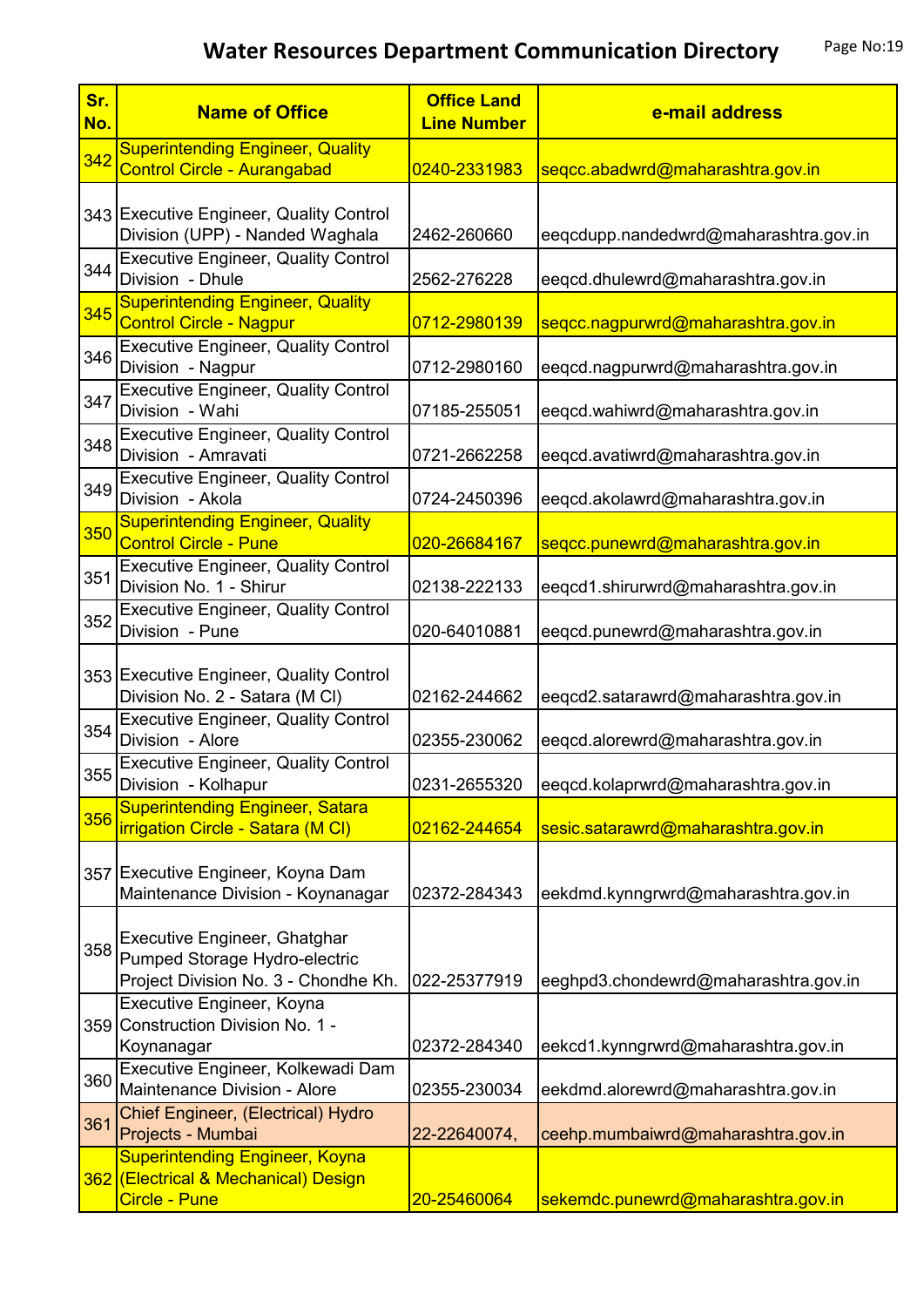| Sr.<br>No. | <b>Name of Office</b>                                                                               | <b>Office Land</b><br><b>Line Number</b> | e-mail address                        |
|------------|-----------------------------------------------------------------------------------------------------|------------------------------------------|---------------------------------------|
| 363        | <b>Executive Engineer, Design Division</b><br>(E&M)-alore                                           | 02355-230057                             | eeddem.alorewrd@maharashtra.gov.in    |
|            | Executive Engineer, Koyna (Electrical<br>364 & Mechanical) Design Division No. 1 -<br>Pune          | 020-25460064                             | eekemdd1.punewrd@maharashtra.gov.in   |
|            | Executive Engineer, Koyna (Electrical<br>365 & Mechanical) Design Division No. 2 -<br>Pune          | 020-25460064                             | eekemdd2.punewrd@maharashtra.gov.in   |
|            | Executive Engineer, Koyna (Electrical<br>366 & Mechanical) Design Division No. 3 -<br>Pune          | 020-25460064                             | eekemdd3.punewrd@maharashtra.gov.in   |
|            | <b>Superintending Engineer, Vidarbha</b><br>367 Hydro-electric & Lift Irrigation Circle -<br>Nagpur | 0712-2980131                             | sevhelic.nagpurwrd@maharashtra.gov.in |
|            | Executive Engineer, Vidarbha Hydro-<br>368 electric & Lift Irrigation Division -<br>Nagpur          | 0712-2980147                             | eevhelid.nagpurwrd@maharashtra.gov.in |
|            | Executive Engineer, Vidarbha Hydro-<br>369 electric & Lift Irrigation Division -<br>Bhandara (M CI) | 07184-250895                             | eevhelid.bhndrawrd@maharashtra.gov.in |
|            | Executive Engineer, Vidarbha Hydro-<br>370 electric & Lift Irrigation Division -<br>Akola           | 0724-2457983                             | eevhelid.akolawrd@maharashtra.gov.in  |
|            | Executive Engineer, Vidarbha Hydro-<br>371 electric & Lift Irrigation Division -<br>Yavatmal (M CI) |                                          | eevhelid.yvtmalwrd@maharashtra.gov.in |
|            | <b>Superintending Engineer, Ghatghar</b><br>372 (Electrical & Mechanical) Circle -<br><b>Thane</b>  | 022-25444487                             | segemc.thanewrd@maharashtra.gov.in    |
|            | Executive Engineer, Hydro Electric<br>373 Lift Irrigation Design Unit No. 1 -<br>Thane              | 022-25444487                             | eehelidu1.thanewrd@maharashtra.gov.in |
|            | Executive Engineer, Hydro Electric<br>374 Lift Irrigation Design Unit No. 2 -<br>Thane              | 022-25444487                             | eehelidu2.thanewrd@maharashtra.gov.in |
|            | 375 Executive Engineer, Ghatghar Hydro<br>Electric Division No. 2 - Dhule                           |                                          | eeghed2.thanewrd@maharashtra.gov.in   |
|            | 376 Executive Engineer, Ghatghar Hydro<br>Electric Division No. 3 - Thane                           | 022-25377919                             | eeghed3.thanewrd@maharashtra.gov.in   |
|            | Executive Engineer, Tapi Hydro<br>377 Electric & Lift Irrigation Division -<br>Jalgaon              | 0257-2261381                             | eethelid.jalgnwrd@maharashtra.gov.in  |
|            | Executive Engineer, Godavari Hydro<br>378 Electric & Lift Irrigation Division -<br>Aurangabad       | 240-2452101                              | eeghelid.abadwrd@maharashtra.gov.in   |
| 379        | <b>Superintending Engineer,</b><br><b>Construction Circle - Kolhapur</b>                            | 0231-2652872                             | secc.kolaprwrd@maharashtra.gov.in     |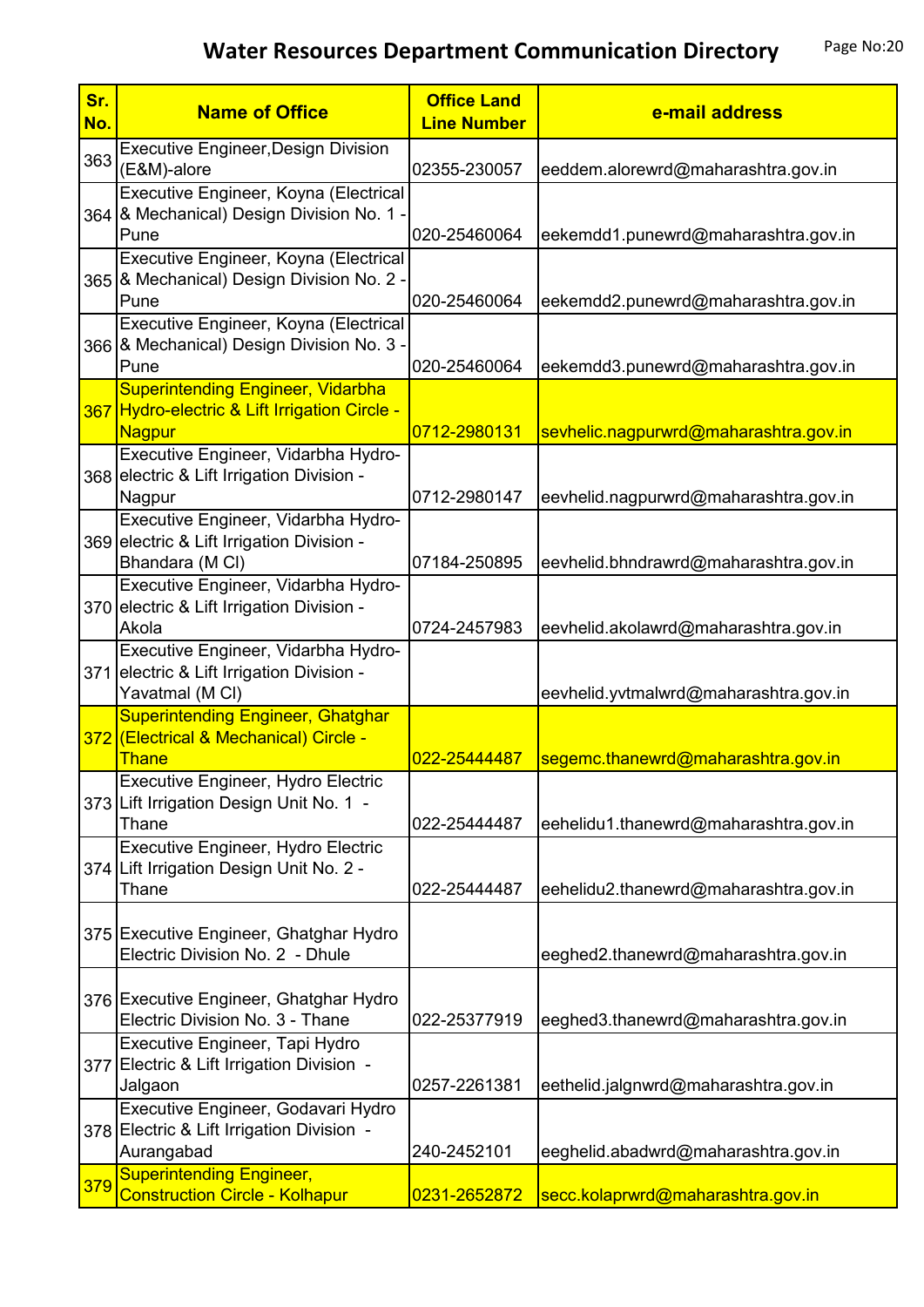| Sr.<br>No. | <b>Name of Office</b>                                                                                                 | <b>Office Land</b><br><b>Line Number</b> | e-mail address                         |
|------------|-----------------------------------------------------------------------------------------------------------------------|------------------------------------------|----------------------------------------|
|            | <b>Executive Engineer, Construction</b><br>380 Division (Electrical & Mechanical) No.                                 |                                          |                                        |
|            | 1 - Alore                                                                                                             | 02355-230057                             | eecdem1.alorewrd@maharashtra.gov.in    |
|            | <b>Executive Engineer, Construction</b><br>381 Division (Electrical & Mechanical) No.<br>3 - Koynanagar               | 02372-284342                             | eecdem3.kynngrwrd@maharashtra.gov.in   |
|            | <b>Executive Engineer, Mhaisal Electric</b><br>382 & Mechanical Division - Sangli Miraj<br>Kupwad                     | 0233-2302960                             | eememd.sangliwrd@maharashtra.gov.in    |
|            | Executive Engineer, Hydro Electric &<br>383 Lift Irrigation Design Division -<br>Kolhapur                             | 0231-2667083                             | eehelidd.kolaprwrd@maharashtra.gov.in  |
|            | 384 Executive Engineer, Takari Electric<br>(Electrical & Mehanical) Lift Irrigation<br>Division - Sangli Miraj Kupwad | 0233-2304433                             | eeteemlid.sangliwrd@maharashtra.gov.in |
| 385        | Executive Engineer, Ujjani Hydro<br>Electric Division - Indapur (M CI)                                                | 02111-223908                             | eeuhed.indaprwrd@maharashtra.gov.in    |
| 386        | Executive Engineer, Tembhu Electric<br>(E&M) Lift Irrigation Division -<br>Ogalewadi (Hajarmachi) (CT)                | 02164-271606                             | eetelid.ogwldwrd@maharashtra.gov.in    |
| 387        | Executive Engineer, Monitoring and<br>Inspection Cell - Mumbai                                                        |                                          | eemic.mumbaiwrd@maharashtra.gov.in     |
| 388        | <b>Executive Engineer, Electric Unit</b><br>(Narmada) - Mumbai                                                        | 022-22670074                             | eeeun.mumbaiwrd@maharashtra.gov.in     |
| 389        | Chief Engineer, Mechanical - Nashik                                                                                   | 253-2578354                              | cem.nashikwrd@maharashtra.gov.in       |
| 390        | <b>Superintending Engineer, Mechanical</b><br>Circle - Nashik                                                         | 0253-2319740                             | semc.nashikwrd@maharashtra.gov.in      |
| 391        | Executive Engineer, Mechanical<br>Division - Nashik                                                                   | 0253-2970342                             | eemd.nashikwrd@maharashtra.gov.in      |
| 392        | <b>Executive Engineer, Chief Gate</b><br>Erection Unit No. 5 - Nashik                                                 | 0253-2970339                             | eecgeu5.nashikwrd@maharashtra.gov.in   |
| 393        | Executive Engineer, Sluice Gate<br>Manufacturing Division - Pune                                                      | 020-27144595                             | eesgmd.punewrd@maharashtra.gov.in      |
|            | <b>Executive Engineer, Mechanical</b><br>394 Store & Development Division -<br>Thane                                  | 022-25374770                             | eemsdd.thanewrd@maharashtra.gov.in     |
| 395        | Executive Engineer, Inspection Unit -<br>Aurangabad                                                                   | 0240-2331416                             | eeiu.abadwrd@maharashtra.gov.in        |
| 396        | <b>Superintending Engineer, Mechanical</b><br>Circle - Pune                                                           | 020-26125489                             | semc.punewrd@maharashtra.gov.in        |
| 397        | Executive Engineer, Mechanical<br>Division No. 1 - Pune                                                               | 020-27144394                             | eemd1.punewrd@maharashtra.gov.in       |
| 398        | Executive Engineer, Mechanical<br>Division No. 2 - Pune                                                               | 020-24266011                             | eemd2.punewrd@maharashtra.gov.in       |
| 399        | <b>Executive Engineer, Mechanical</b><br>Store Division - Pune                                                        | 020-27144389                             | eemsd.punewrd@maharashtra.gov.in       |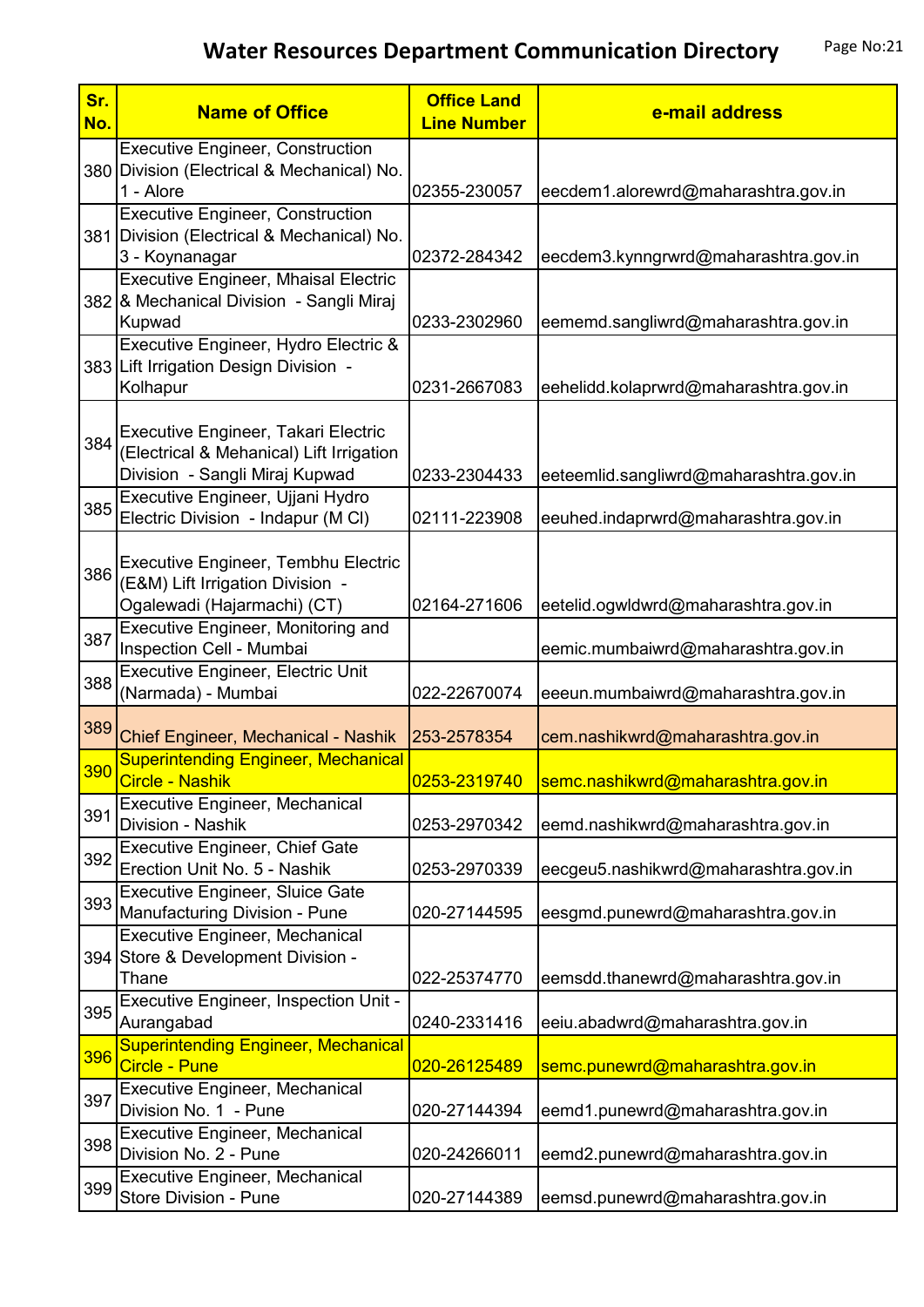| Sr.<br>No. | <b>Name of Office</b>                                                                              | <b>Office Land</b><br><b>Line Number</b> | e-mail address                       |
|------------|----------------------------------------------------------------------------------------------------|------------------------------------------|--------------------------------------|
| 400        | Executive Engineer, Planning &<br>Design Division - Pune                                           | 020-27144634                             | eepdd.punewrd@maharashtra.gov.in     |
| 401        | Executive Engineer, Hoist Design &<br>Manufacturing Division - Pune                                | 020--27144720                            | eehdmd.punewrd@maharashtra.gov.in    |
| 402        | <b>Executive Engineer, Gate</b><br>Manufacturing Division - Pune                                   | 020-27144030                             | eegmd.punewrd@maharashtra.gov.in     |
|            | 403 Superintending Engineer, Mechanical<br><b>Circle - Nanded Waghala</b>                          | 2462-261170                              | semc.nandedwrd@maharashtra.gov.in    |
| 404        | <b>Executive Engineer, Mechanical</b><br>Division (UPP) - Nanded Waghala                           | 02462-260361                             | eemdupp.nandedwrd@maharashtra.gov.in |
| 405        | <b>Executive Engineer, Mechanical</b><br>Division - Osmanabad                                      | 02472-251853                             | eemd.osmnbdwrd@maharashtra.gov.in    |
| 406        | <b>Executive Engineer, Mechanical</b><br>Division - Bid (M CI)                                     | 02442-222419                             | eemd.bidwrd@maharashtra.gov.in       |
| 407        | <b>Executive Engineer, Mechanical</b><br>Division No. 2 - Aurangabad                               | 0240-2331017                             | eemd2.abadwrd@maharashtra.gov.in     |
| 408        | <b>Executive Engineer, Chief Gate</b><br>Erection Unit No. 4 - Aurangabad                          | 0240-2334602                             | eecgeu4.abadwrd@maharashtra.gov.in   |
| 409        | Executive Engineer, Vishnupuri<br>Pump House - Nanded Waghala                                      | 02462-260738                             | eevph.nandedwrd@maharashtra.gov.in   |
| 410        | <b>Superintending Engineer, Mechanical</b><br>Circle - Kolhapur                                    | 231-2655328                              | semc.kolaprwrd@maharashtra.gov.in    |
| 411        | <b>Executive Engineer, Mechanical</b><br>Division - Kolhapur                                       | 0231-2651284                             | eemd.kolaprwrd@maharashtra.gov.in    |
| 412        | Executive Engineer, Mechanical<br>Division - Satara (M Cl)                                         | 02162-246029                             | eemd.satarawrd@maharashtra.gov.in    |
| 413        | <b>Executive Engineer, Mechanical</b><br>Division - Alore                                          | 02355-230035                             | eemd.alorewrd@maharashtra.gov.in     |
|            | Executive Engineer, Tembhu Lift<br>414 Irrigation Mechanical Unit -<br>Ogalewadi (Hajarmachi) (CT) | 02164-271142                             | eetlimu.oglwdwrd@maharashtra.gov.in  |
| 415        | <b>Executive Engineer, Chief Gate</b><br>Erection Unit No. 3 - Pune                                | 020-24267211                             | eecgeu3.punewrd@maharashtra.gov.in   |
| 416        | <b>Superintending Engineer, Mechanical</b><br><b>Circle - Nagpur</b>                               | 0712-2980155                             | semc.nagpurwrd@maharashtra.gov.in    |
| 417        | <b>Executive Engineer, Mechanical</b><br>Division - Nagpur                                         | 0712-2522425                             | eemd.nagpurwrd@maharashtra.gov.in    |
| 418        | Executive Engineer, Chief Gate<br>Erection Unit No. 2 - Nagpur                                     | 0712-2522498                             | eecgeu2.nagpurwrd@maharashtra.gov.in |
|            | <b>Executive Engineer, Mechanical</b><br>419 Engineering Work Shop Division -<br>Nagpur            | 0712-534685                              | eemewsd.nagpurwrd@maharashtra.gov.in |
| 420        | <b>Executive Engineer, Mechanical</b><br>Division - Akola                                          | 0724-2488213                             | eemd.akolawrd@maharashtra.gov.in     |
| 421        | <b>Executive Engineer, Mechanical</b><br>Division - Amravati                                       | 0721-2662449                             | eemd.avtiwrd@maharashtra.gov.in      |